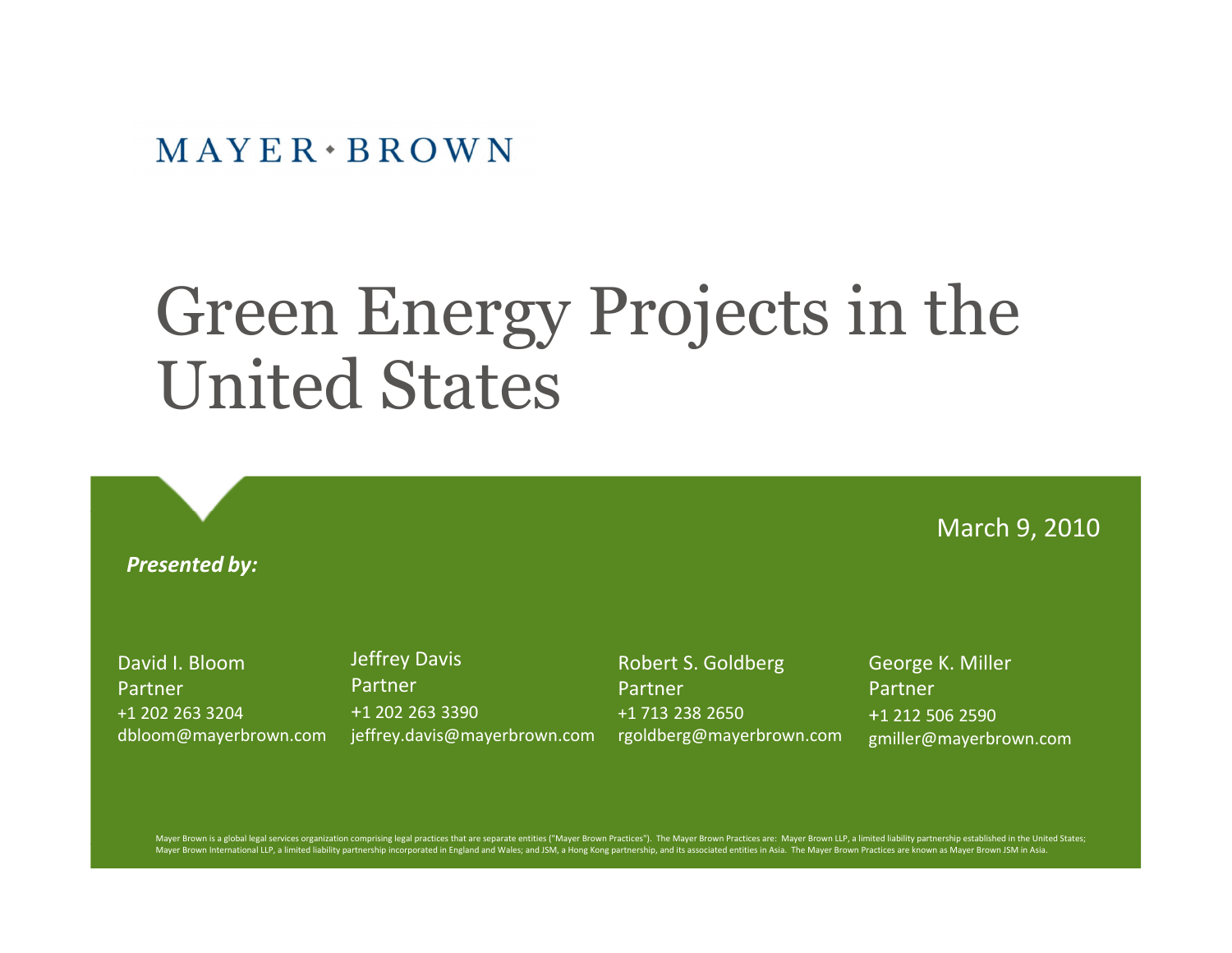$MAYER \cdot BROWN$ 

# Project Finance Overview

George K. Miller Partner, New York Office

Mayer Brown is a global legal services organization comprising legal practices that are separate entities ("Mayer Brown Practices"). The Mayer Brown Practices are: Mayer Brown LLP, a limited liability partnership establish Mayer Brown International LLP, a limited liability partnership incorporated in England and Wales; and JSM, a Hong Kong partnership, and its associated entities in Asia. The Mayer Brown Practices are known as Mayer Brown JS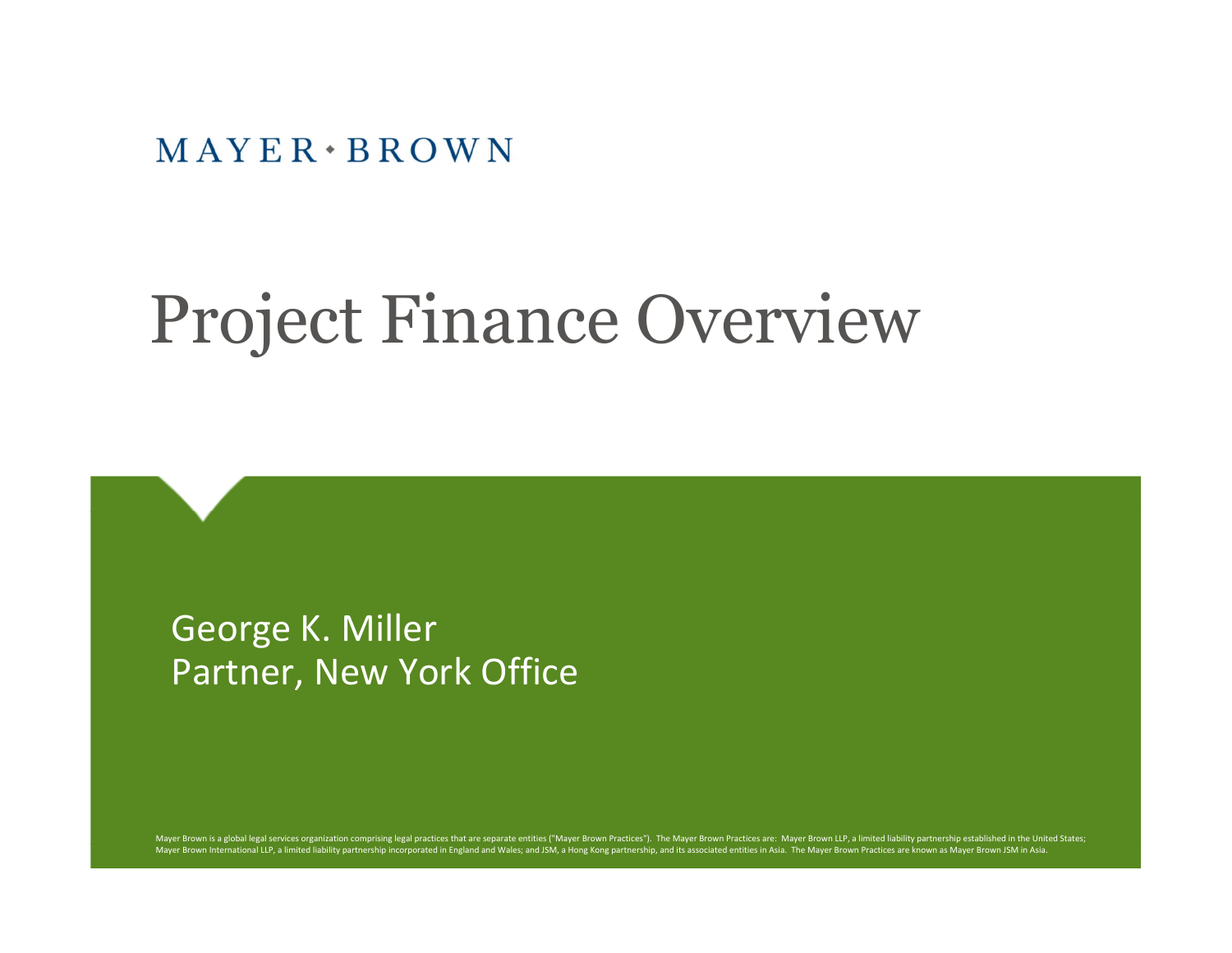### Classic Principles of Project Finance

- •Distinguished from Balance Sheet Finance
	- Unlimited liability of creditworthy borrower
	- Perhaps unsecured
- •Financing of a project on a "stand-alone" basis with repayment from cash flow from the project assets
	- Limited recourse to other participants
	- Separate legal entity in most cases
	- Project economics and structure are paramount, not the creditworthiness of the borrower
	- Little impact on sponsor's balance sheet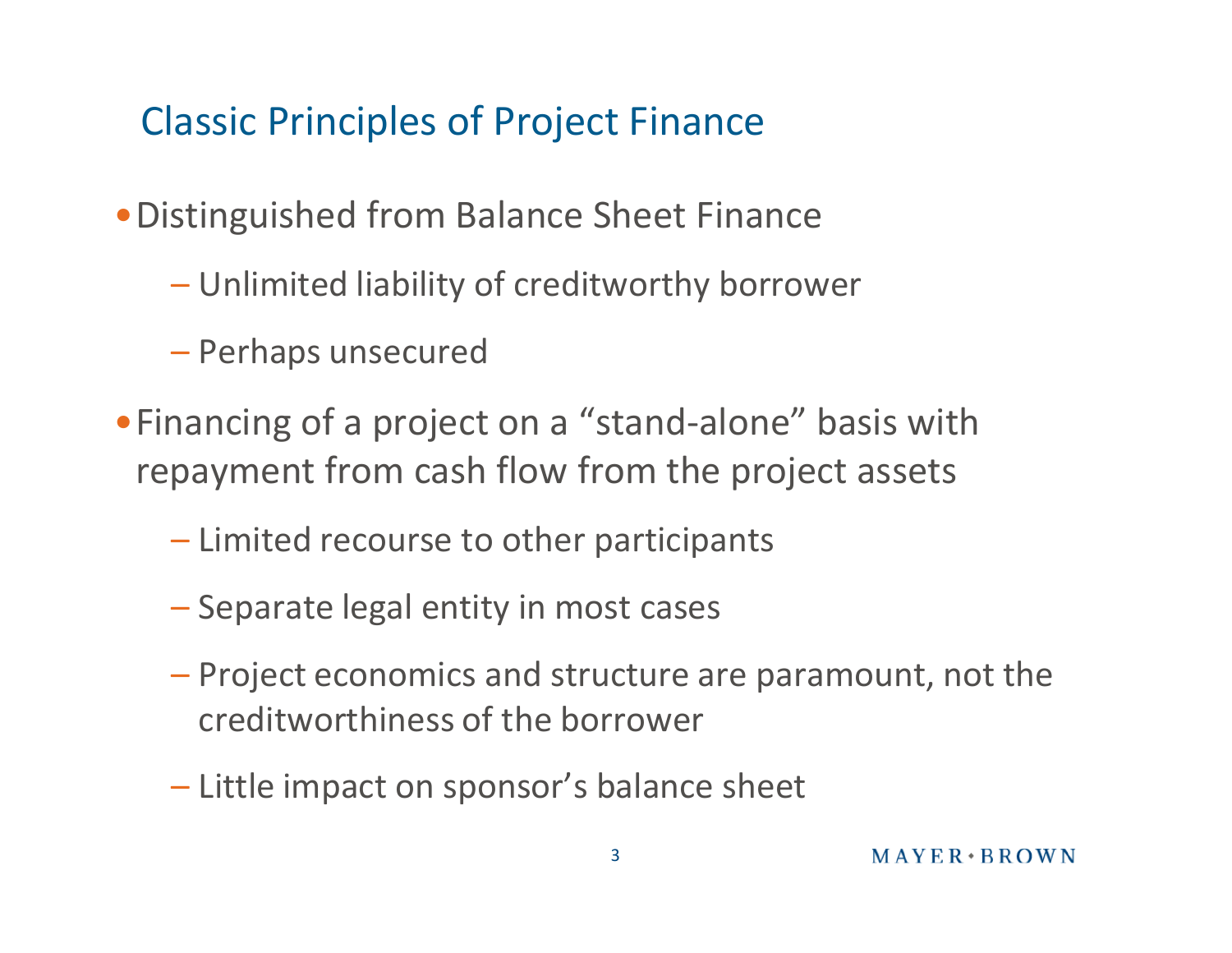## Classic Principles of Project Finance

- •Typical Participants
	- Sponsor
	- EPC Contractor
	- Suppliers
	- Operator
	- Off-taker
	- Equity Investors
	- Debt Lenders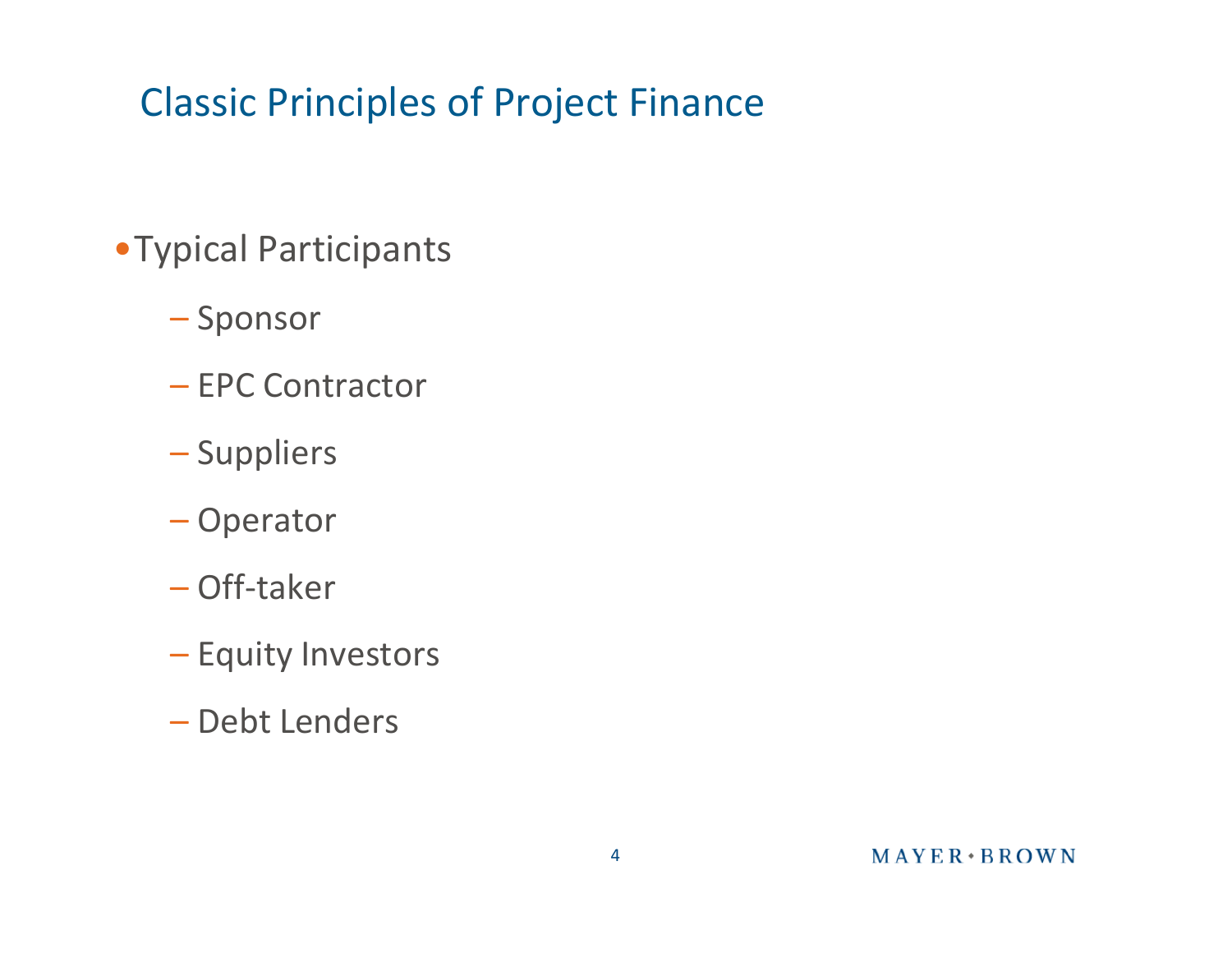#### Classic Principles of Project Finance

- •Fundamental Concept: Each risk should be allocated to the party best able to manage that particular risk
	- Sometimes through structure
	- Usually through contractual arrangements
	- Security plays a role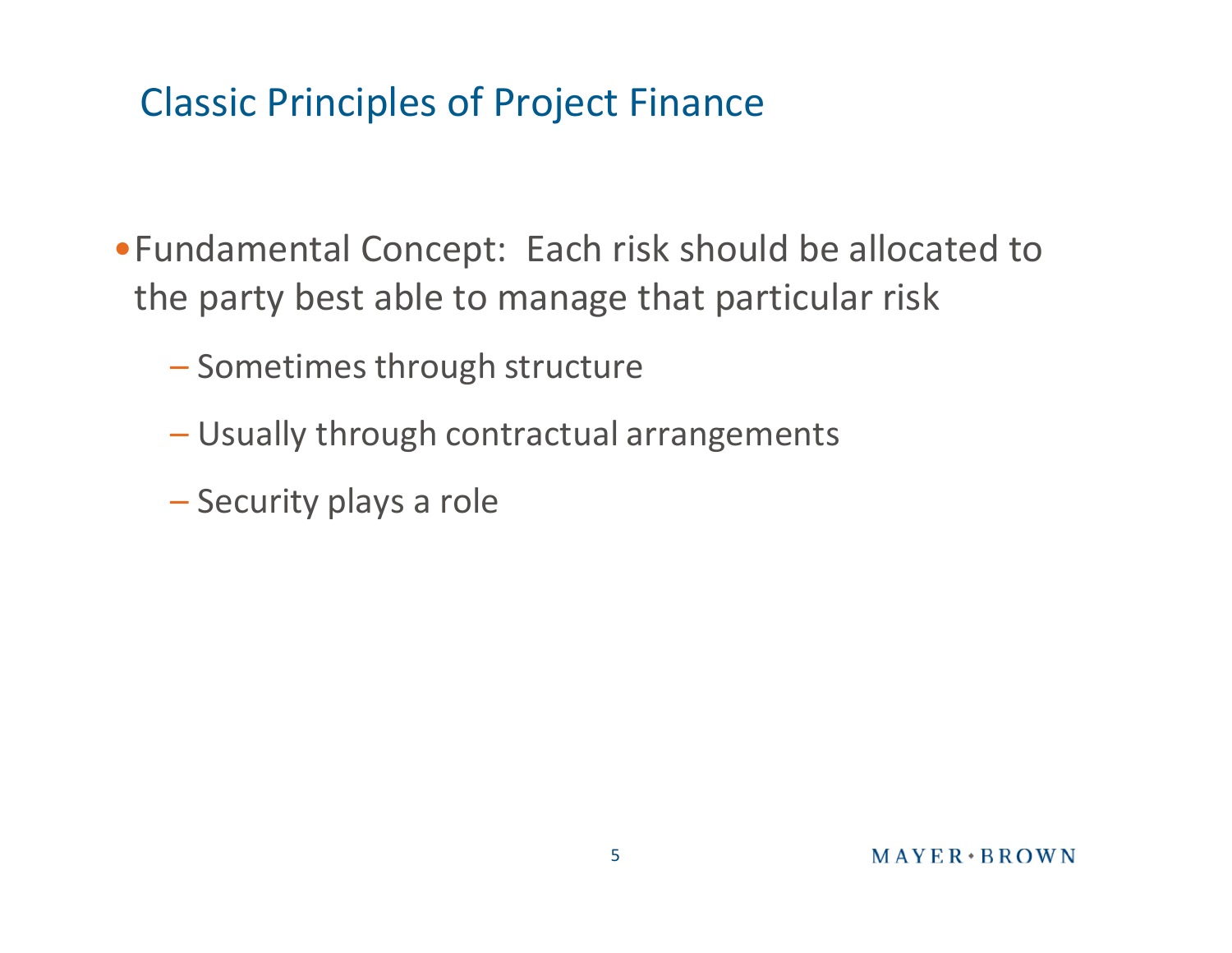#### Risk Mitigation

- How to Mitigate Particular Risks
	- Construction
		- Contracts + guaranties
		- Contingency / cost-overrun allowances & cushions
		- Insurance products
	- Operation
		- Contracts + guaranties
		- Cash reserves & funds
		- Insurance products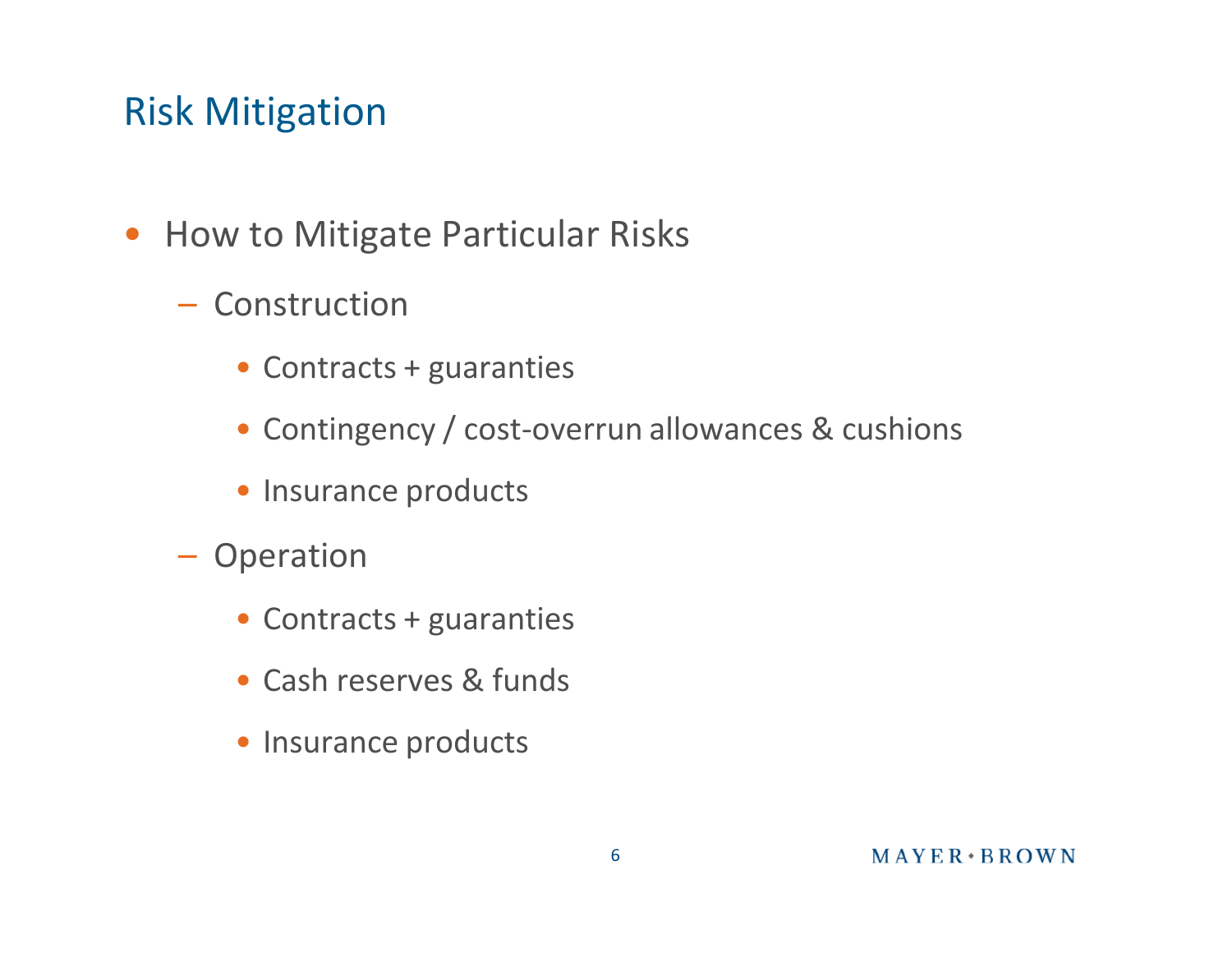#### Risk Mitigation -- Construction

| Found in<br><b>EPC CONTRACT</b> | <b>RISKS during CONSTRUCTION</b> |         |                                          |                                         |                          |                  |
|---------------------------------|----------------------------------|---------|------------------------------------------|-----------------------------------------|--------------------------|------------------|
| <b>Risk Mitigants</b>           | Cost<br>Overrun                  | Delays  | Start-up &<br><b>Testing</b><br>Problems | Contract/<br>Payment<br><b>Defaults</b> | Hidden<br><b>Defects</b> | Force<br>Majeure |
| <b>Liquidated Damages</b>       | $\overline{X}$                   | $\chi$  | $\chi$                                   |                                         |                          |                  |
| <b>Performance Accounts</b>     |                                  |         |                                          | $\chi$                                  |                          |                  |
| <b>Escrow Accounts</b>          |                                  |         |                                          | X                                       |                          |                  |
| Warranties                      |                                  |         |                                          |                                         | $\chi$                   |                  |
| <b>Contingency Fund</b>         | $\overline{X}$                   | $\chi$  | $\chi$                                   | $\times$                                |                          | $\sf X$          |
| Insurance                       |                                  | $\sf X$ |                                          |                                         |                          | $\chi$           |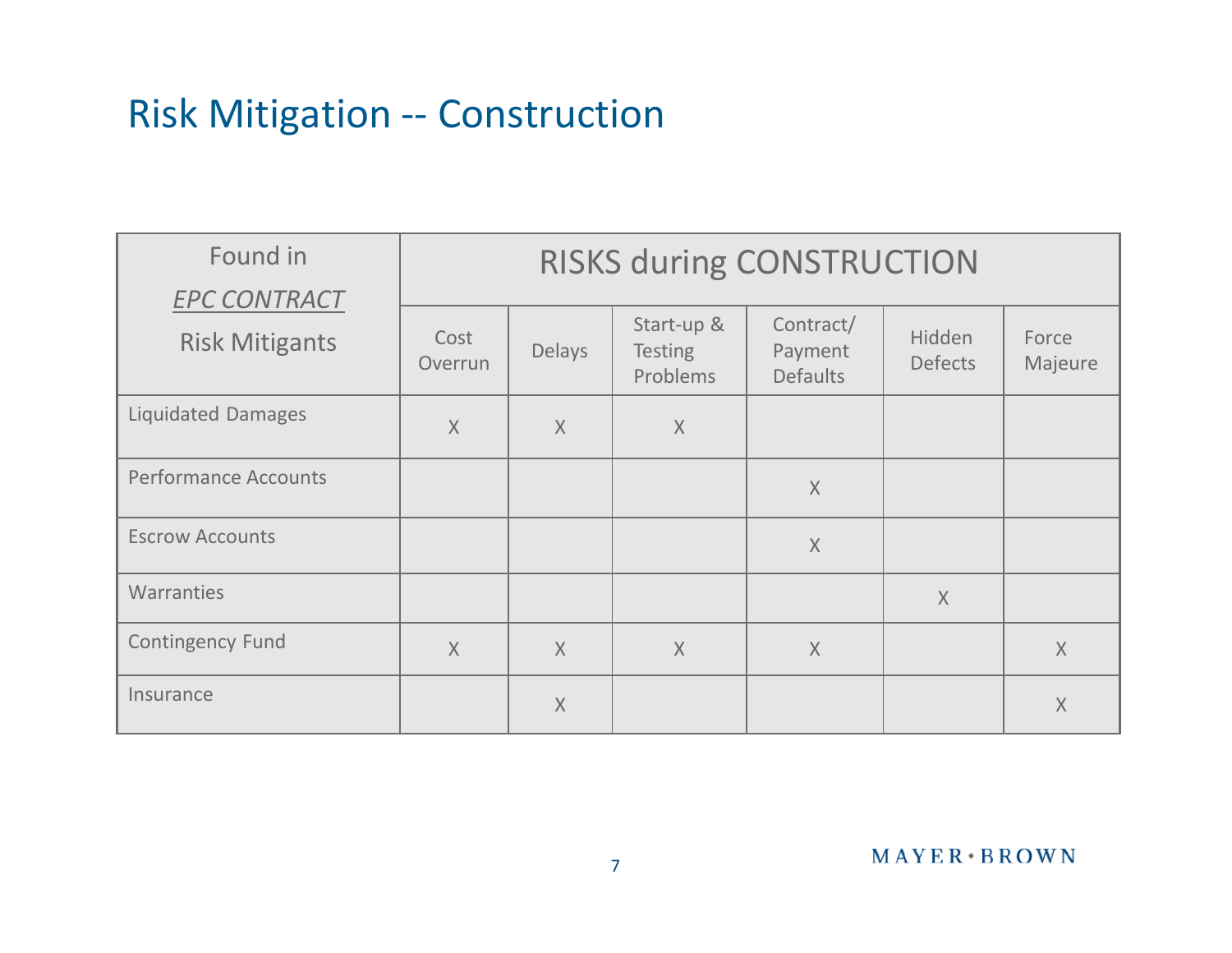#### Risk Mitigation – Operation

| Found in<br>PPA &/or O&M  | <b>RISKS during OPERATION</b>       |                                        |                                      |                               |                       |                  |  |
|---------------------------|-------------------------------------|----------------------------------------|--------------------------------------|-------------------------------|-----------------------|------------------|--|
| <b>Risk Mitigants</b>     | Operating<br>Efficiency<br>Problems | Increase:<br>Routine<br><b>O&amp;M</b> | Increase:<br>Major<br><b>O&amp;M</b> | Market<br>Demand<br>& Pricing | Input<br>Availability | Force<br>Majeure |  |
| Take-or-pay               |                                     |                                        |                                      | $\chi$                        |                       |                  |  |
| Put-or-pay                |                                     |                                        |                                      |                               | X                     |                  |  |
| Pass through              |                                     | X                                      |                                      |                               |                       | $\chi$           |  |
| Debt service reserve fund | $\overline{X}$                      |                                        | $\overline{X}$                       |                               | $\chi$                | $\chi$           |  |
| Maintenance reserves      |                                     |                                        | $\mathsf{X}$                         |                               |                       |                  |  |
| Cash traps                | X                                   | $\chi$                                 |                                      | X                             |                       |                  |  |
| Insurance                 |                                     |                                        |                                      |                               |                       | $\chi$           |  |
| Tracking accounts         |                                     |                                        |                                      | $\chi$                        |                       |                  |  |
| <b>Equity Kickers</b>     |                                     |                                        |                                      | $\sf X$                       |                       |                  |  |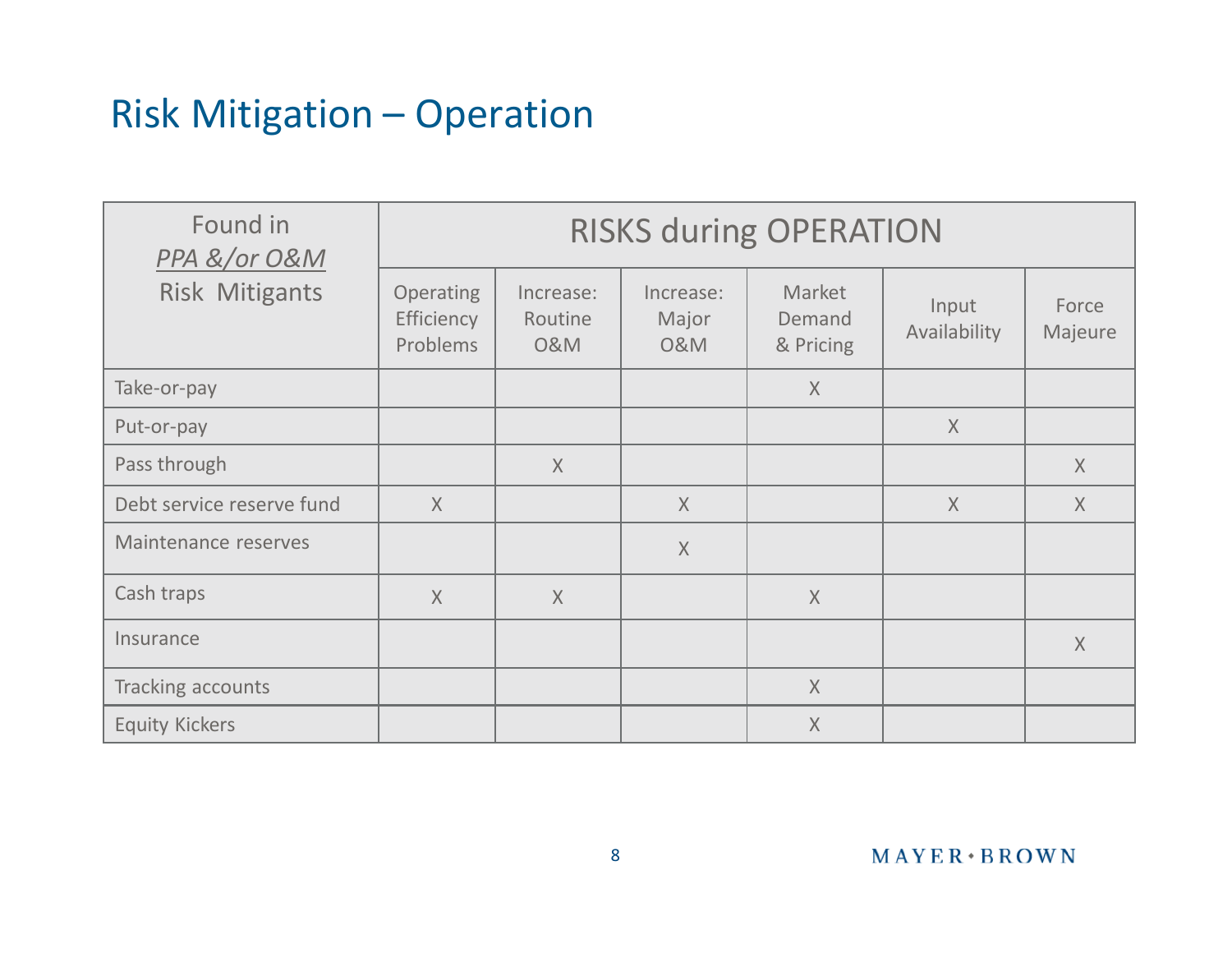## So Why Do It?

- •Leverage advantages
- •Off-balance sheet treatment conducive to relatively or very large projects/multiple projects
- •To achieve risk allocation results
- •Project financing is well suited to long-lived, large-scale, capital-intensive investments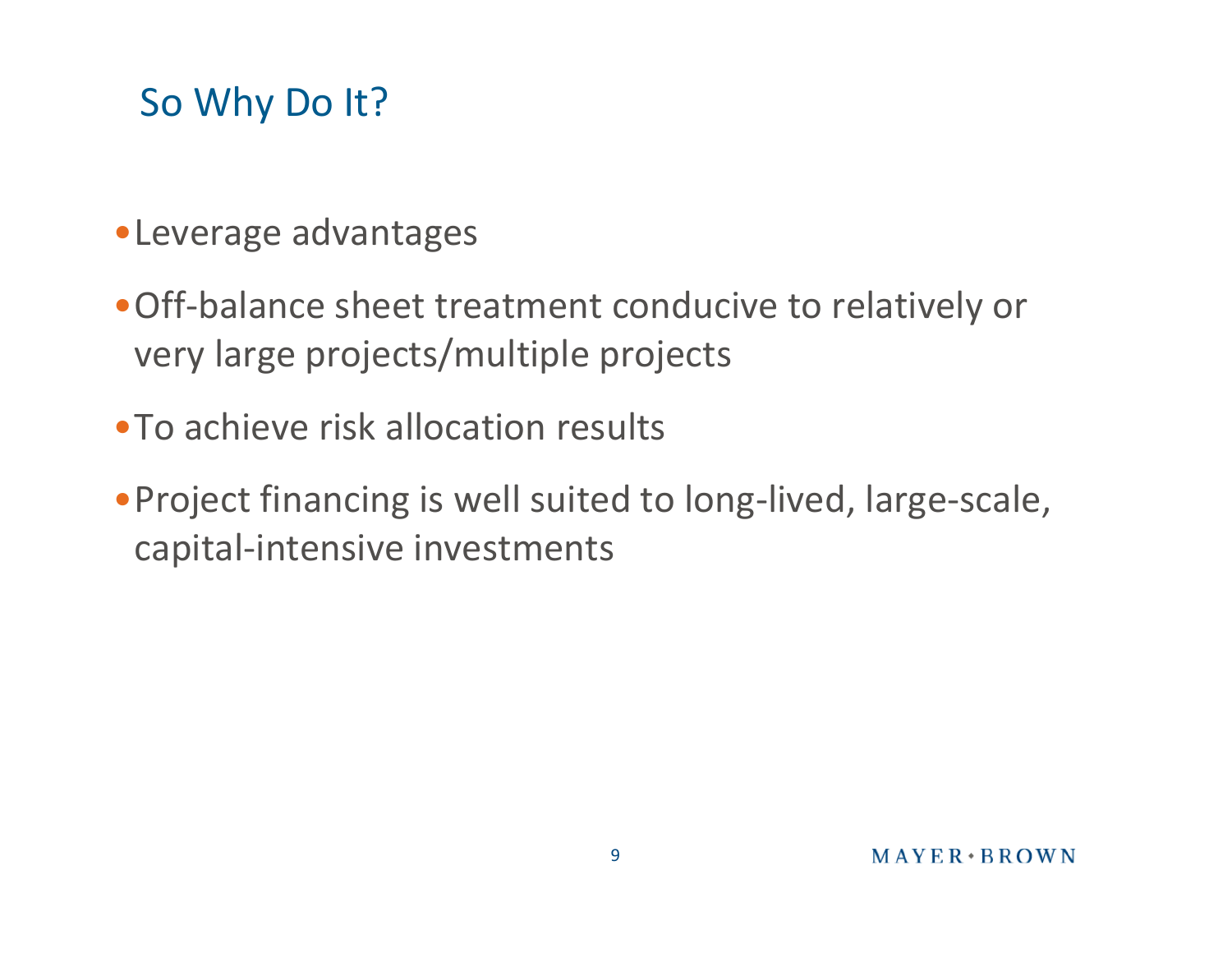#### Learning From the Past

- •Project sponsors can walk away from non-performing assets
- •Sponsors need flexibility to grow and change projects
- •There is greater reliance on spot markets, even if hidden behind a firm off-take agreement
- •Green power raises revenue stream, input, renewable credits and other issues
- •Commercial and investment banks are lenders, traders, project sponsors and portfolio managers, all at the same time
- •There is a need to efficiently bundle small projects into the project finance model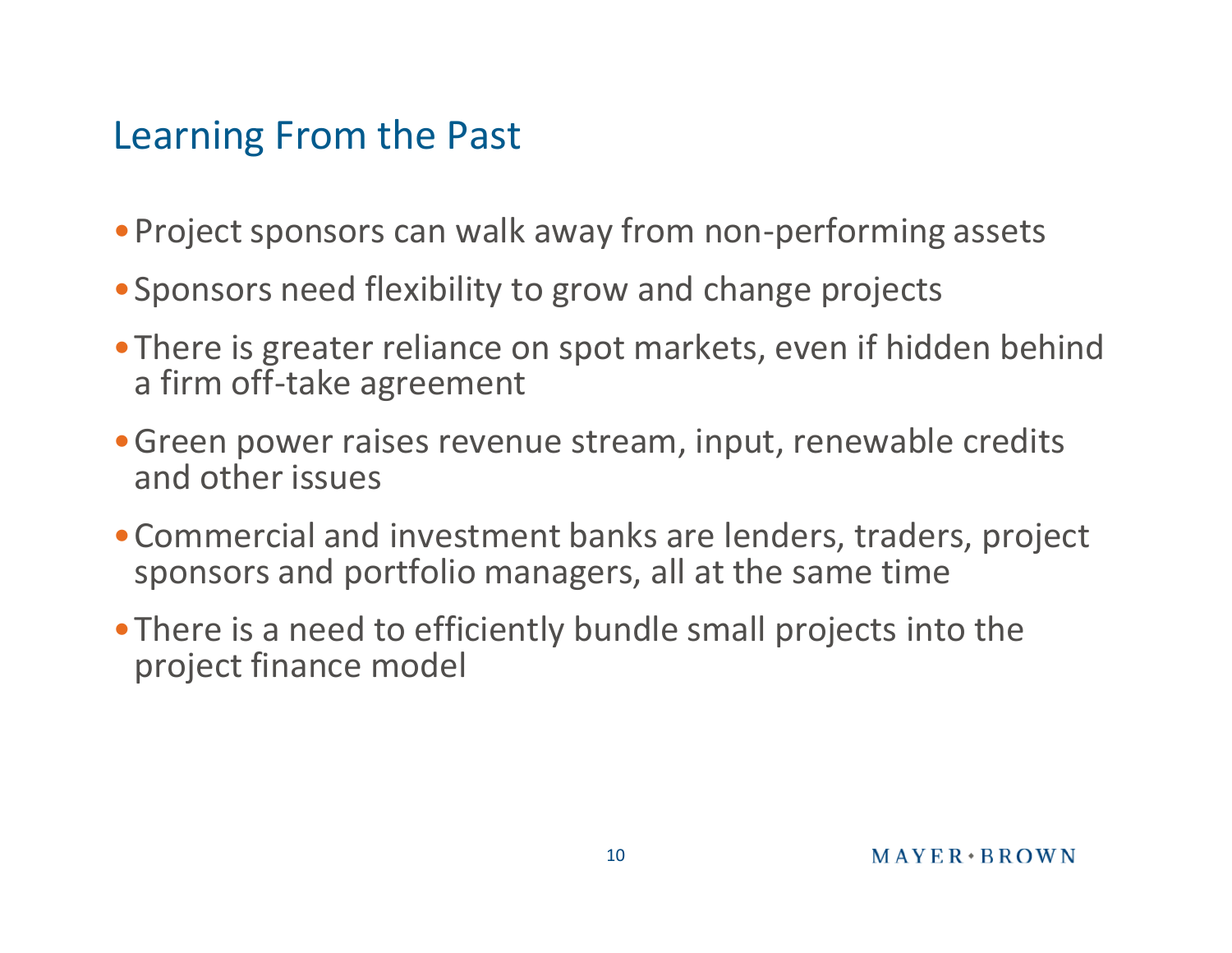## The Anatomy of a Model Project Finance Deal

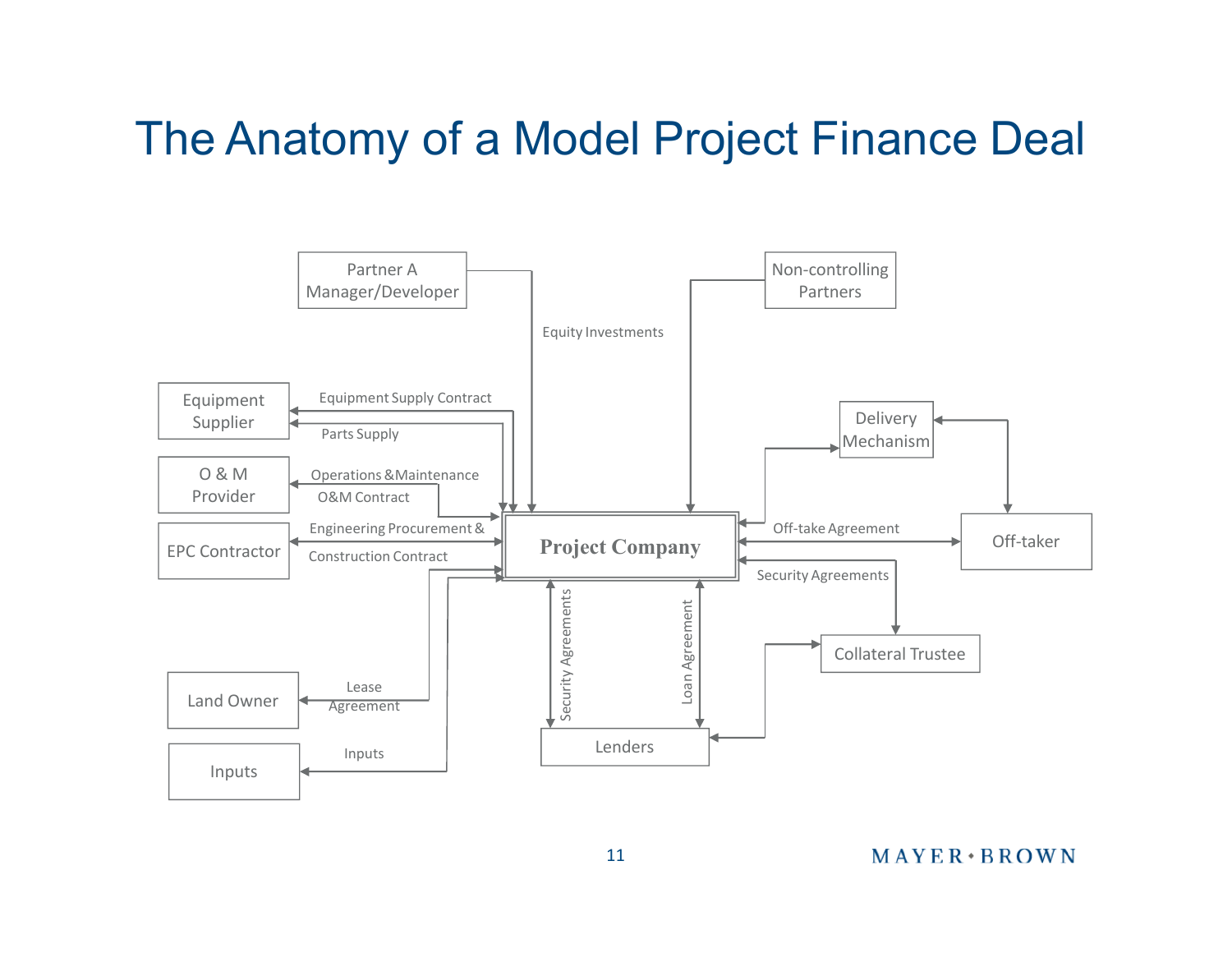## The Anatomy of a Model Project Finance Deal Key Project Agreements

#### **Off-take Agreement – The Cornerstone**

- **Term of the Off-take Agreement will drive loan tenor**
- **Pricing and certainty of revenue will drive interest rates and reserve requirements**
- **Lenders expect customary allocation of risk between project company and off-takers (e.g. force majeure, adequate time for maintenance, delivery risk)**

#### **Engineering, Procurement and Construction Contract**

- **Lenders do not take technology or completion risk**
- **Terms & Conditions of the EPC Contract will allocate completion risk between the Developer/Equity and the Contractor Performance Guarantees**
- **Liquidated Damages for late completion and deficient performance**
- **LDs should cover debt service relating to late completion**
- **LDs should cover a portion of reduced revenue stream**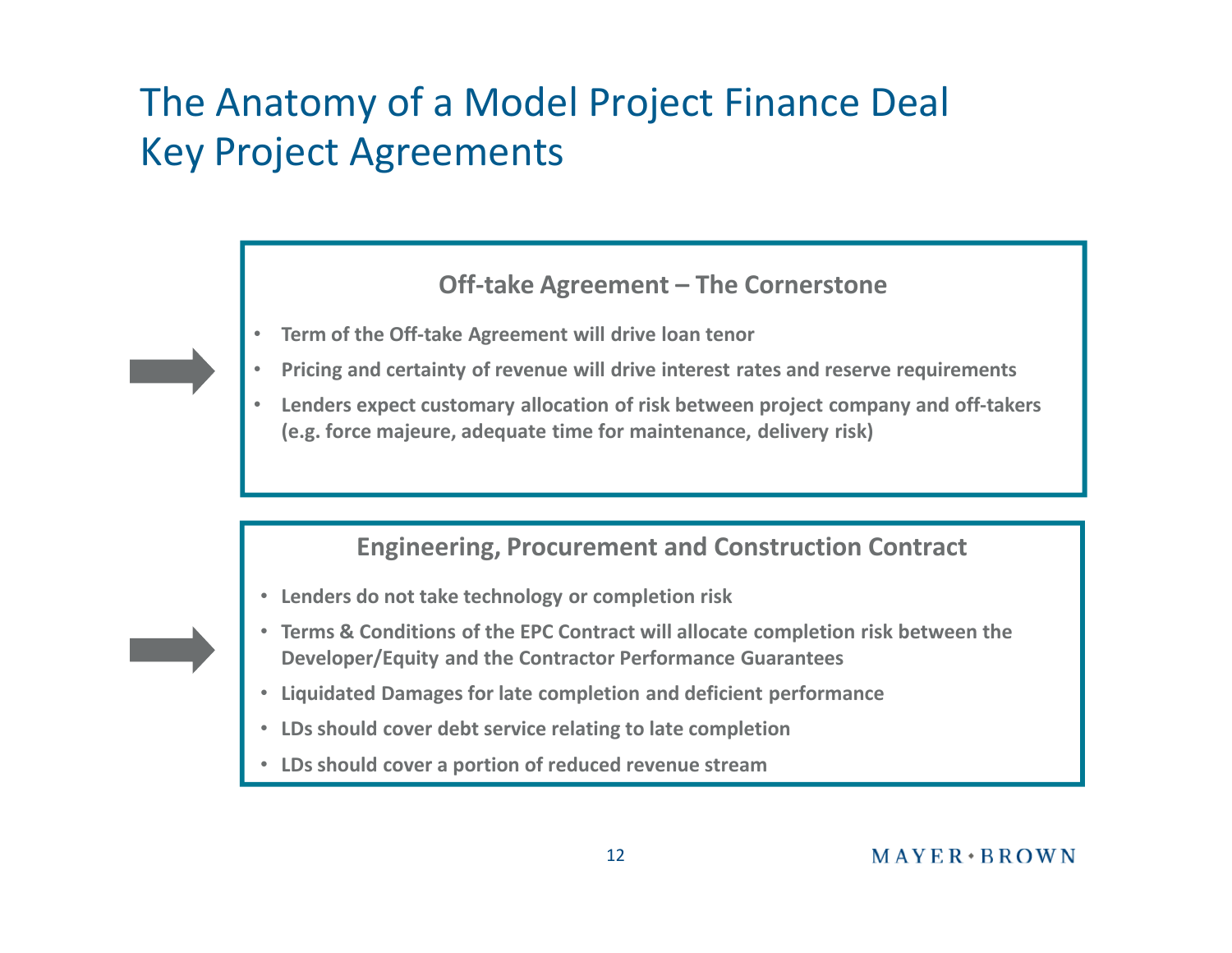## The Anatomy of a Model Project Finance Deal Key Project Agreements (Cont'd)

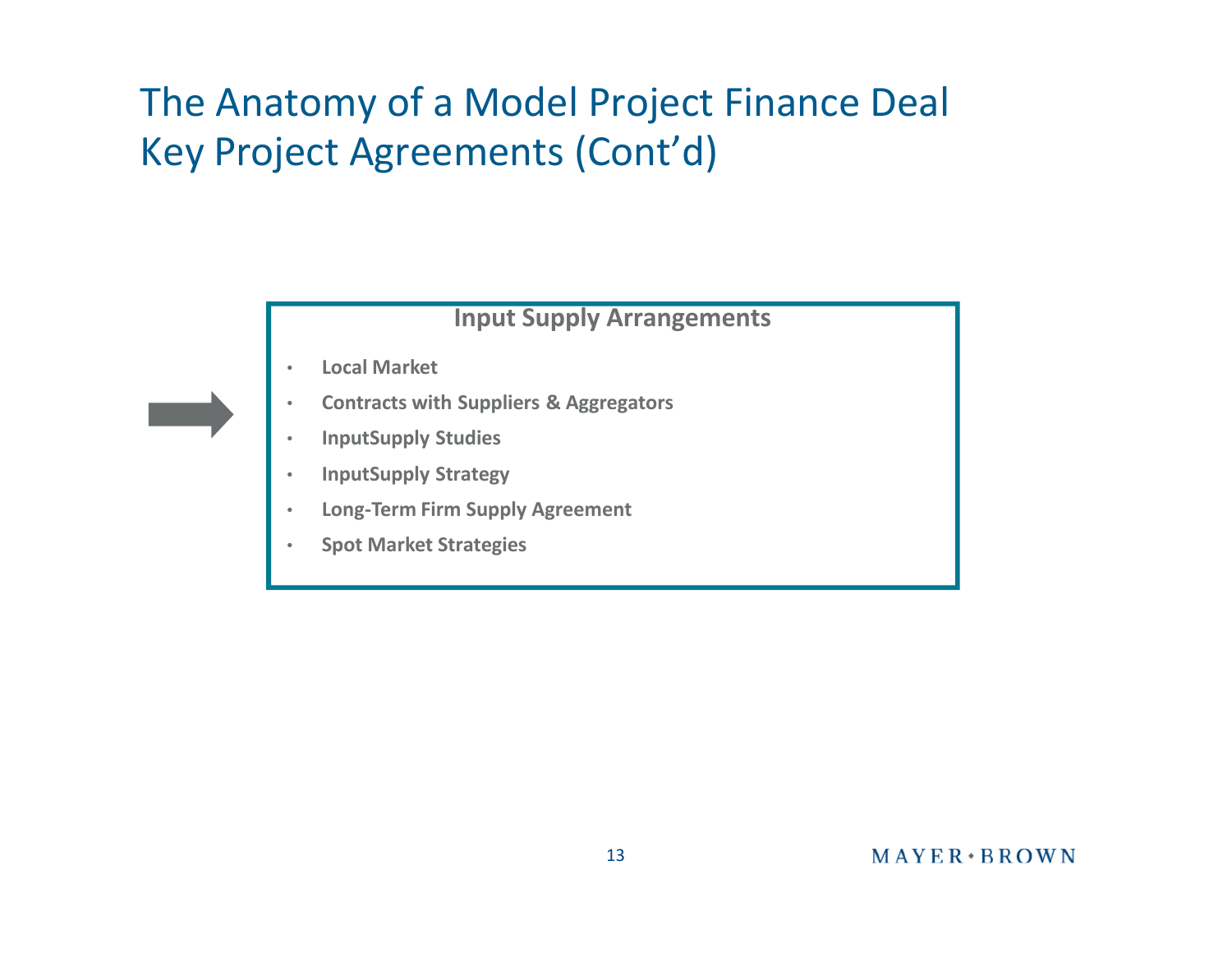## The Anatomy of a Model Project Finance Deal Key Financing Agreements

- **Financing Documents**
- **Loan Agreement**
	- **Pricing**
	- **Debt Service Reserves**
	- **Major Maintenance Reserves**
- **Collateral and Security Agreement**
	- **Cash Flow Waterfall controlled by Collateral Trustee**
	- **Consent and Agreement**
	- **Lender Step-In Rights**
- **Completion Agreement**
- **Pledge of Shares of Project Company**
- **First Lien on All Project Assets**
- **Opinions**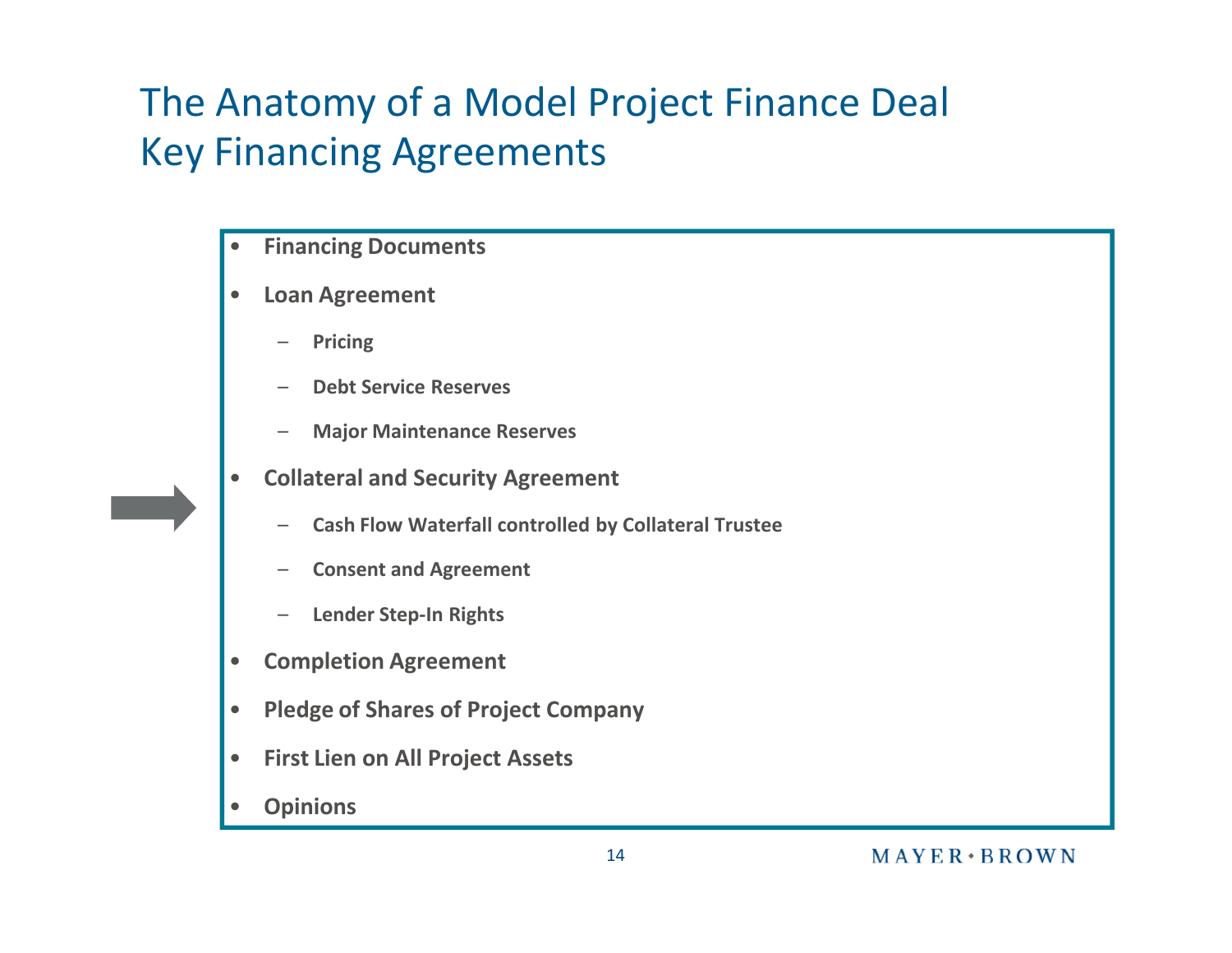## Flexibility In Project Finance Structures

- Permitted Expansions
	- Physical Requirements
	- Revenue Requirements
	- Coverage Requirements
- Melding of Financing Packages
	- Cross-Collateral
	- Priorities
	- Remedies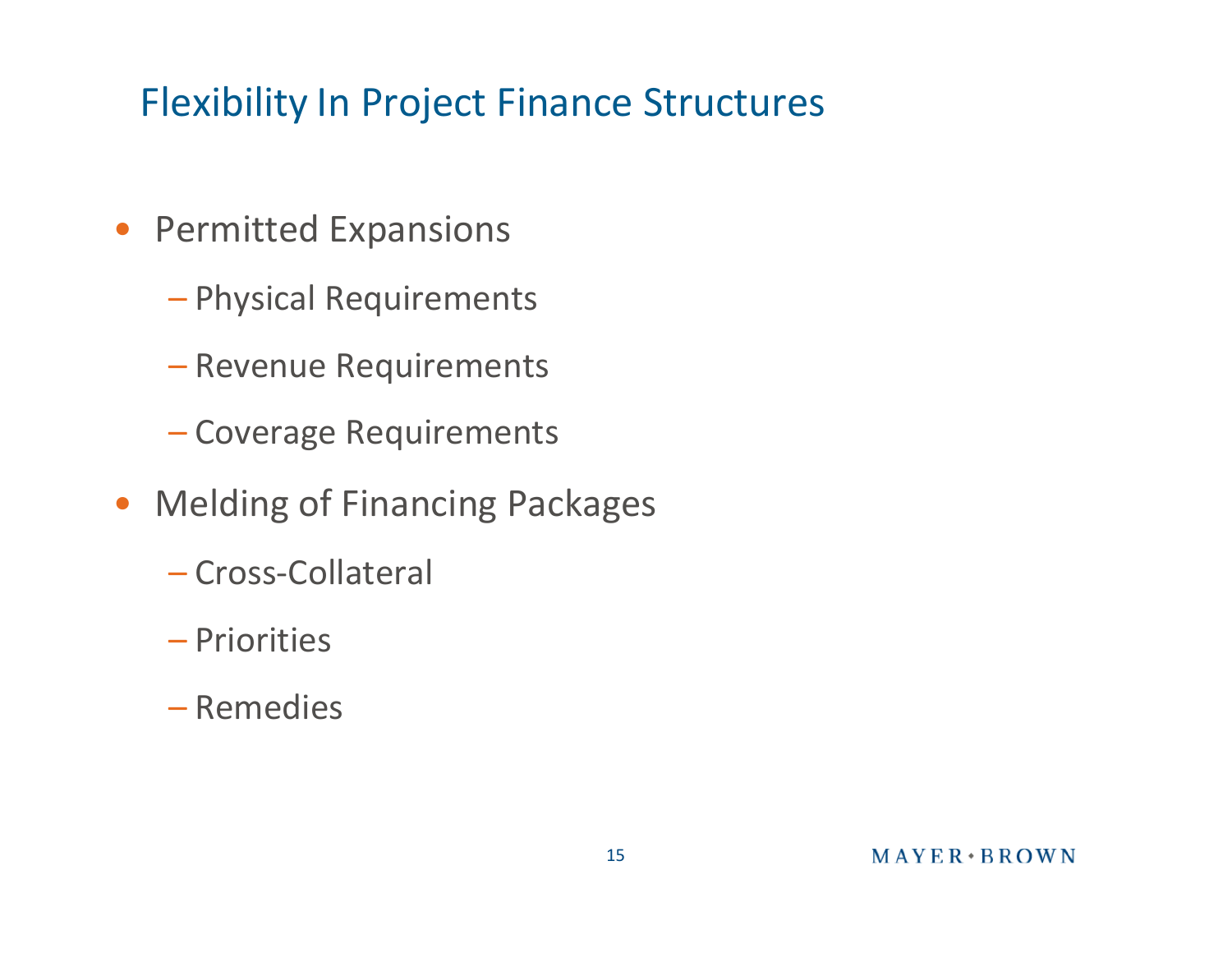### Recap ─ Successful Project Criteria - 1

- Equity and Debt Risks are Fairly Allocated Reasoned Expectation of Adequate Equity Returns
- Feasibility of Concept and Technology is Demonstrated
- Base Case Projections (and Assumptions) Reasonable
- Inputs are Available and Cost is Dependable within Reasoned Limits
- Output is Saleable on a Committed or a Solid Market-Demand Basis
- Track Record of Participants (Contractor/Operator/Project Management)
- Interest/FX/Other Risks Managed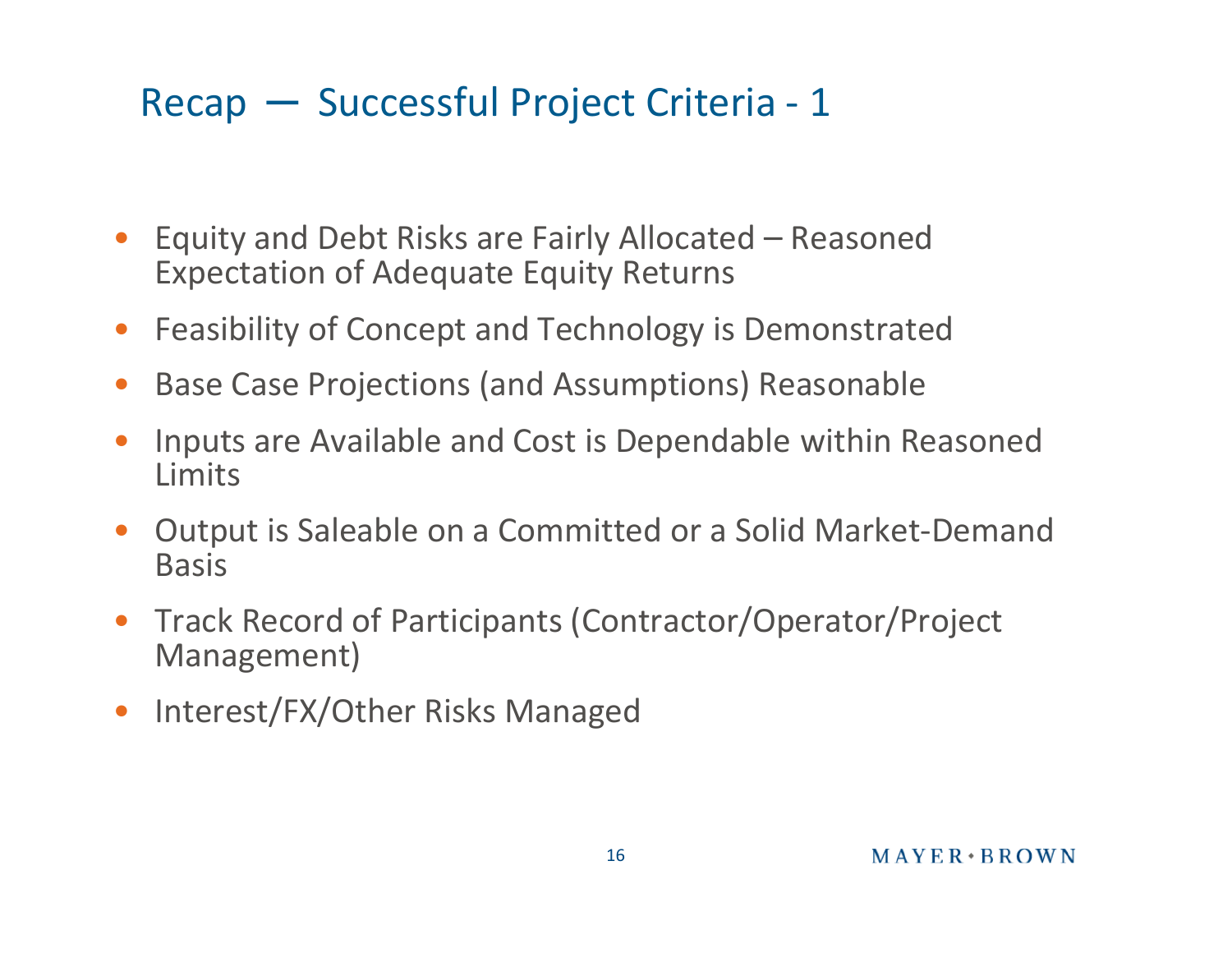## Recap ─ Successful Project Criteria - 2

- Completion risk is Addressed
- Permits, Licenses, Approvals in Hand or Otherwise Assured
- Political Environment is Stable in Fact or in Reasoned Expectation
- Equity Contributions (Base/Contingent) Adequate and Mechanism "Bulletproof"
- Overrun and Delay Risks Addressed
- Insurance Package Solid
- Project Assets/Collateral Package Adequate
- Debt Service (and Other) Reserves Assured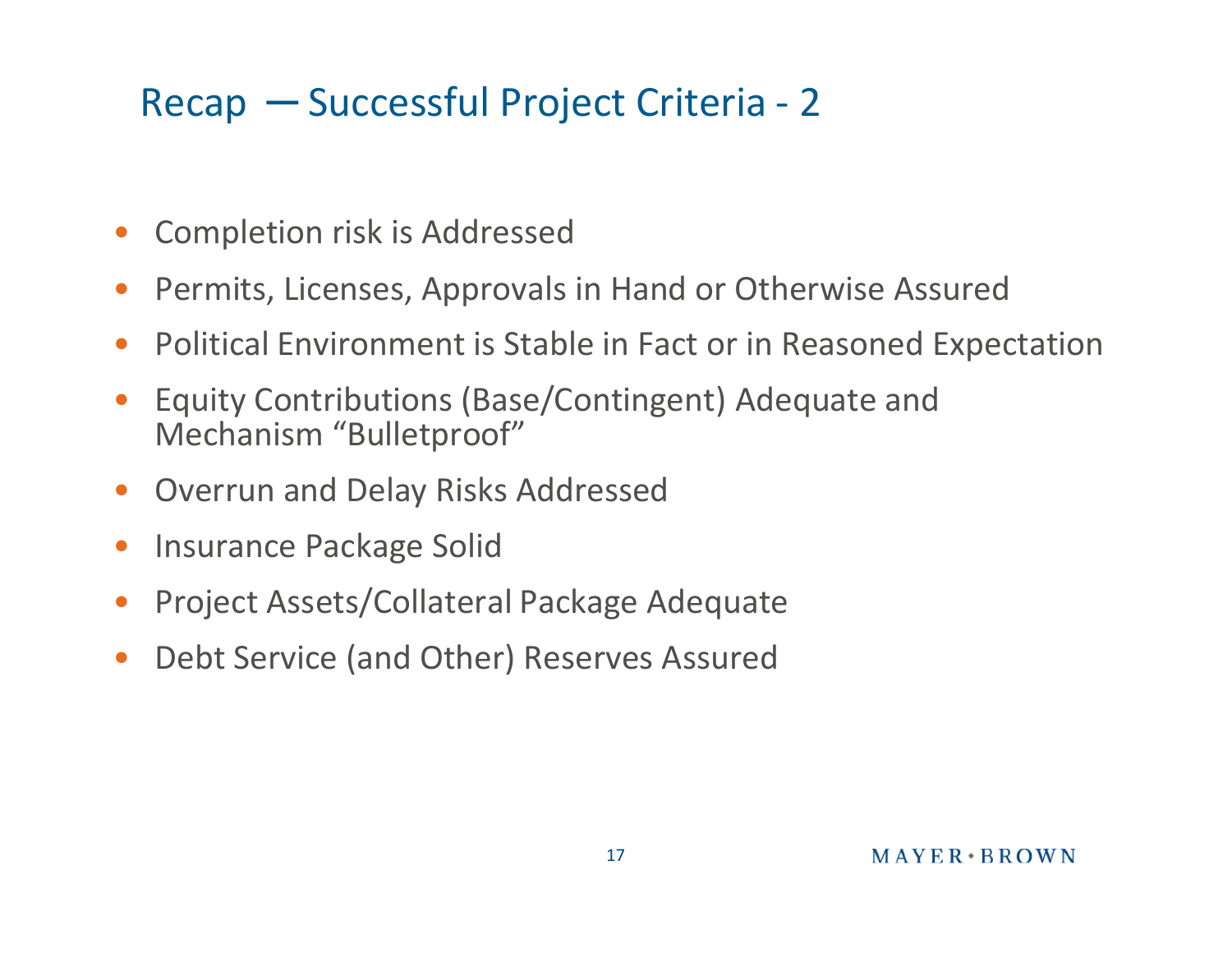$MAYER \cdot BROWN$ 

# Regulatory Issues

David I. Bloom Partner, Washington Office

Mayer Brown is a global legal services organization comprising legal practices that are separate entities ("Mayer Brown Practices"). The Mayer Brown Practices are: Mayer Brown LLP, a limited liability partnershipe establis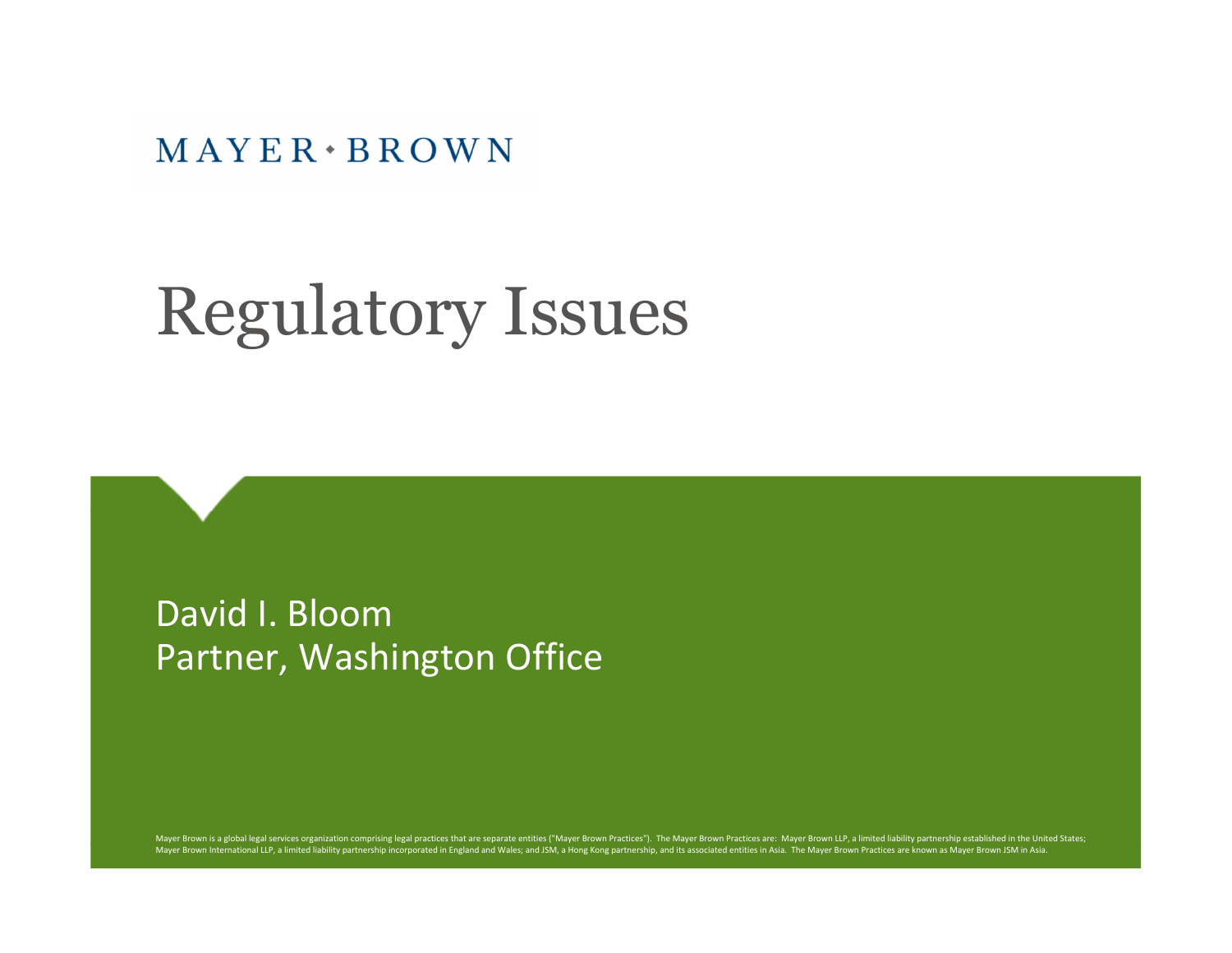#### Does the Project Have Required Regulatory Approvals?

- •Siting approvals
- •Market-based rate approvals, including right to issue debt
- •Market-participation approvals
- •NERC reliability issues
- •ERCOT issues
- •Interconnection agreements
	- Specific issues for wind and hydro
	- Cost responsibility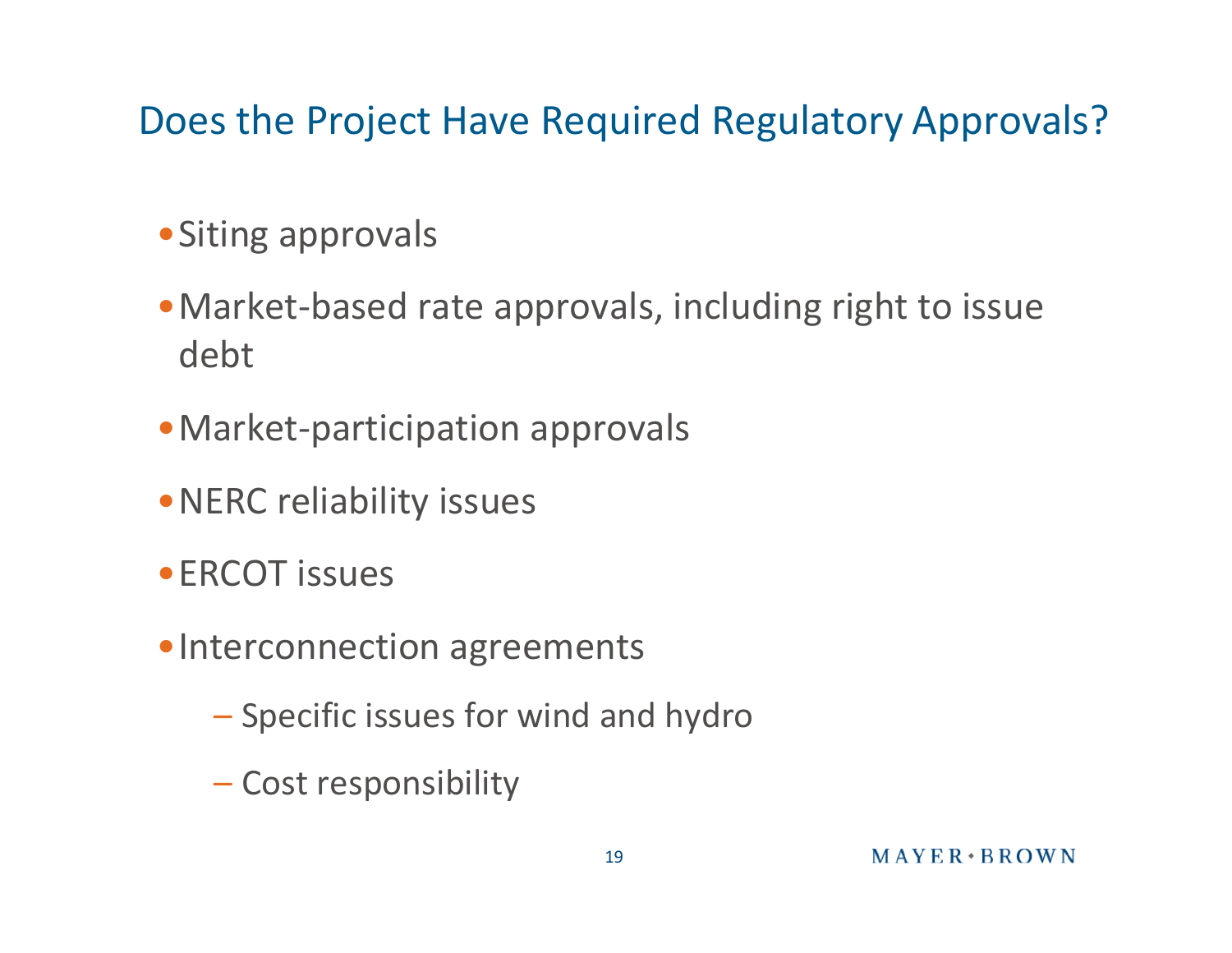#### Rate Issues

- •Power projects market-based rates
- •Retail power status of State regulation
- •Electric transmission incentives
	- Enhanced return on equity
	- Construction work in progress
	- Protection for unsuccessful projects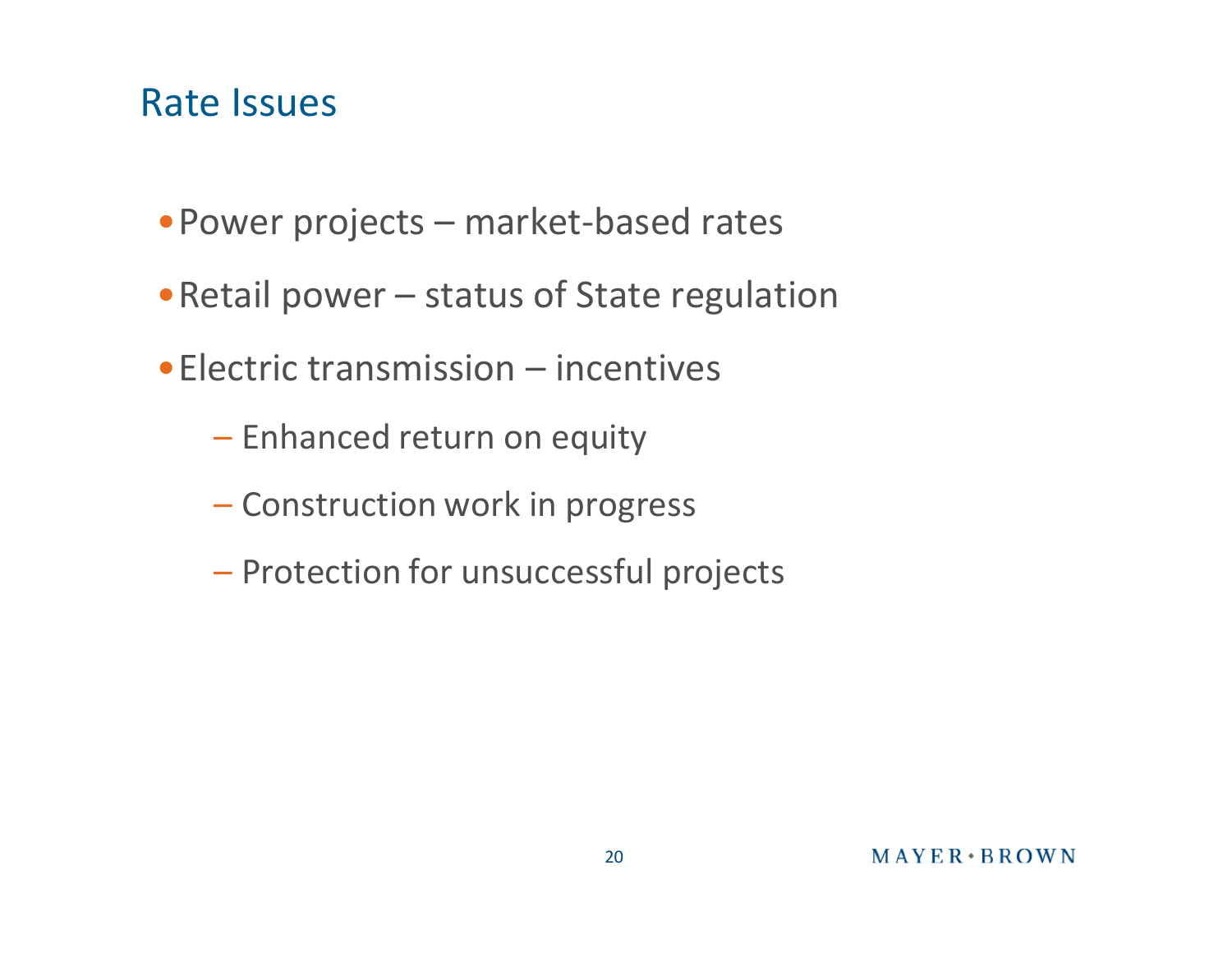## How Are "Green" Attributes Being Handled?

- •"Green" attributes
	- Certification
	- Market arrangements reserved or sold
	- Reservation of required attributes for operation
	- Flexible definitions for future changes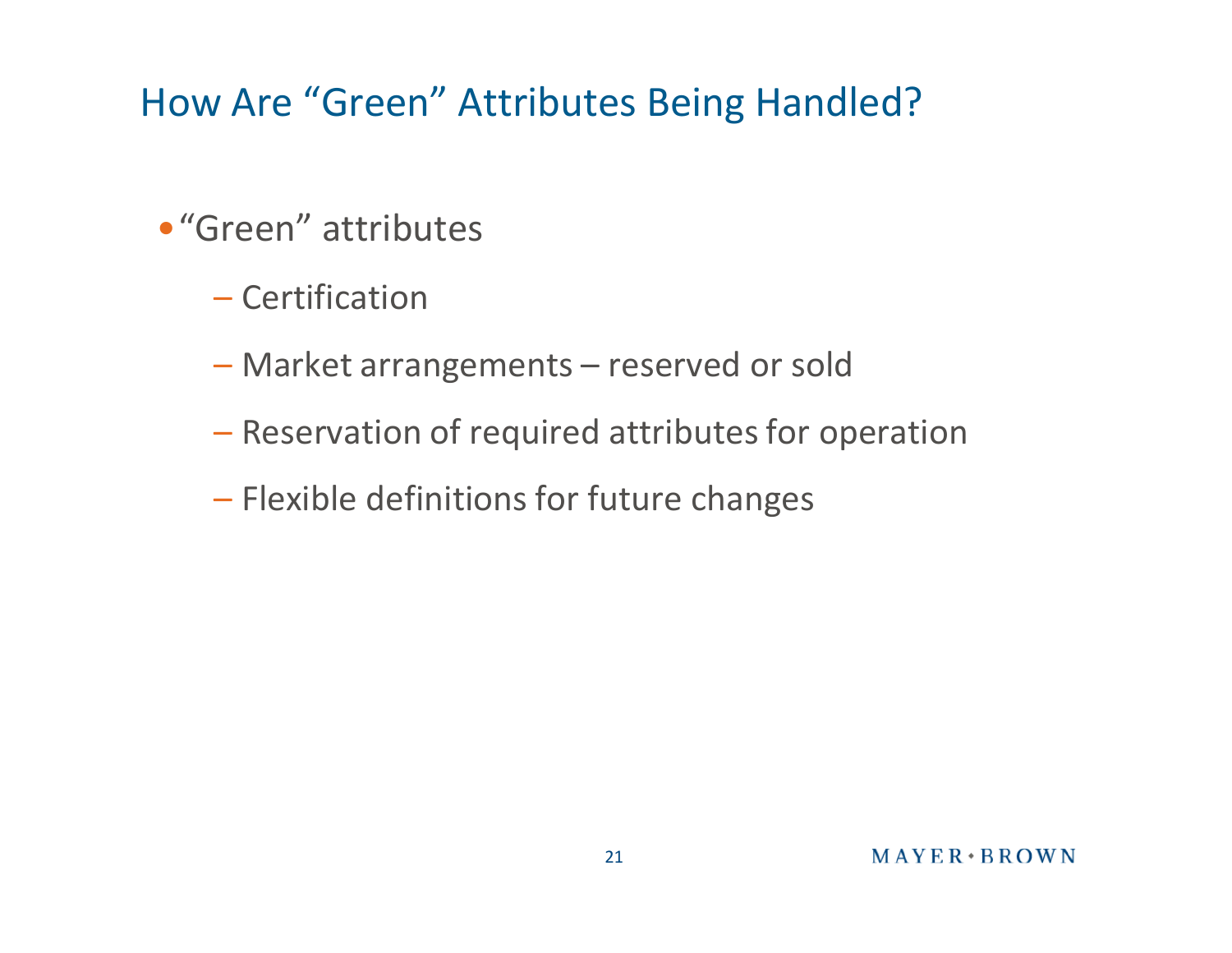## Does the Financing Properly Address Regulatory Issues?

- •Maintenance of market-based rate authority by project and its investors
- •Treatment of future capital costs/revenue impacts of integration issues for wind, hydro and other variable sources
	- Changing standards
- •Step-in/foreclosure procedures that comply with regulatory requirements
- •Regulatory impacts on security packages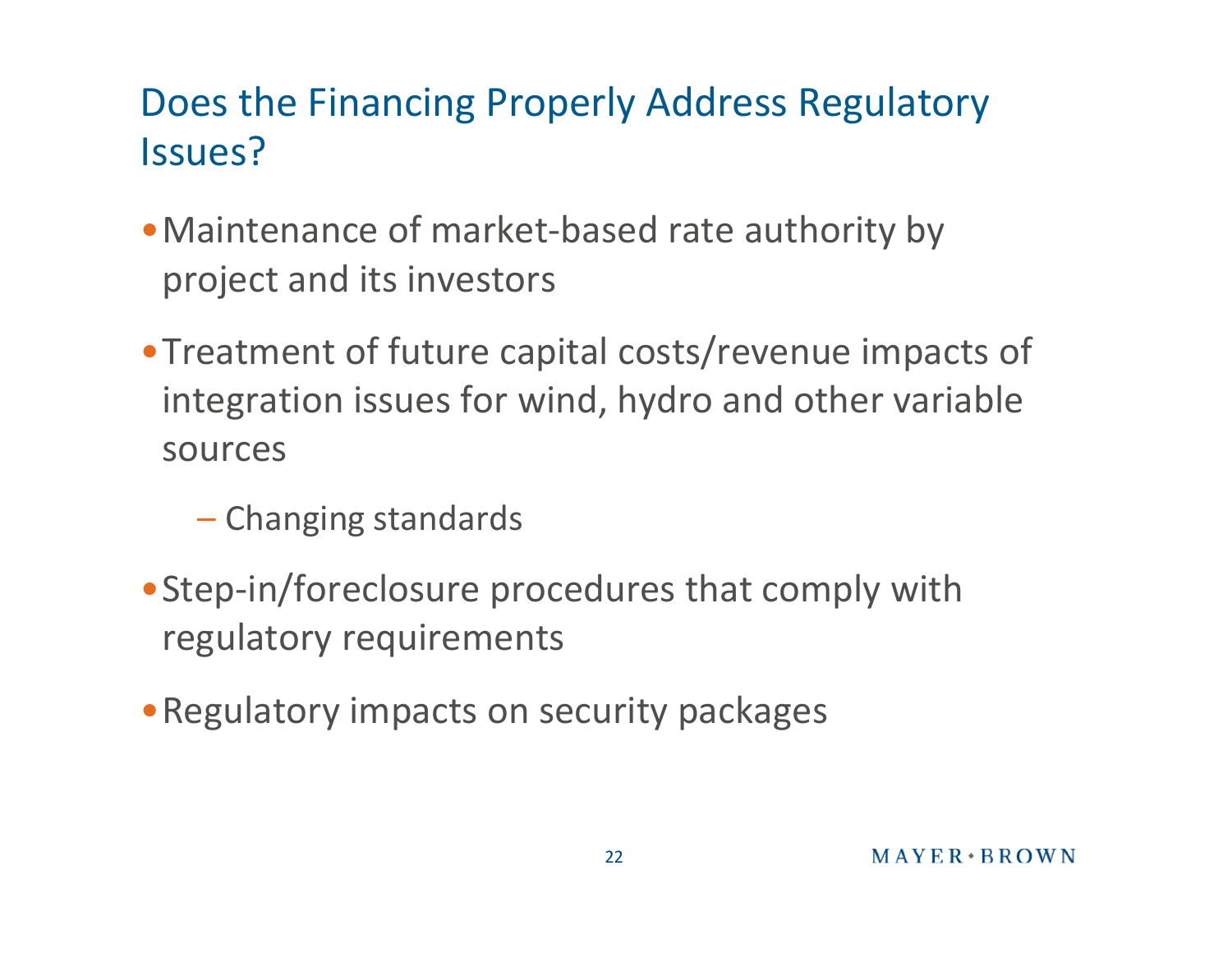## Does the Financing Properly Address Regulatory Issues?

- •Regulatory treatment of equity v. debt v. tax equity
	- Timing affects approvals required
	- Investment structure affects "affiliation" for marketbased rate authority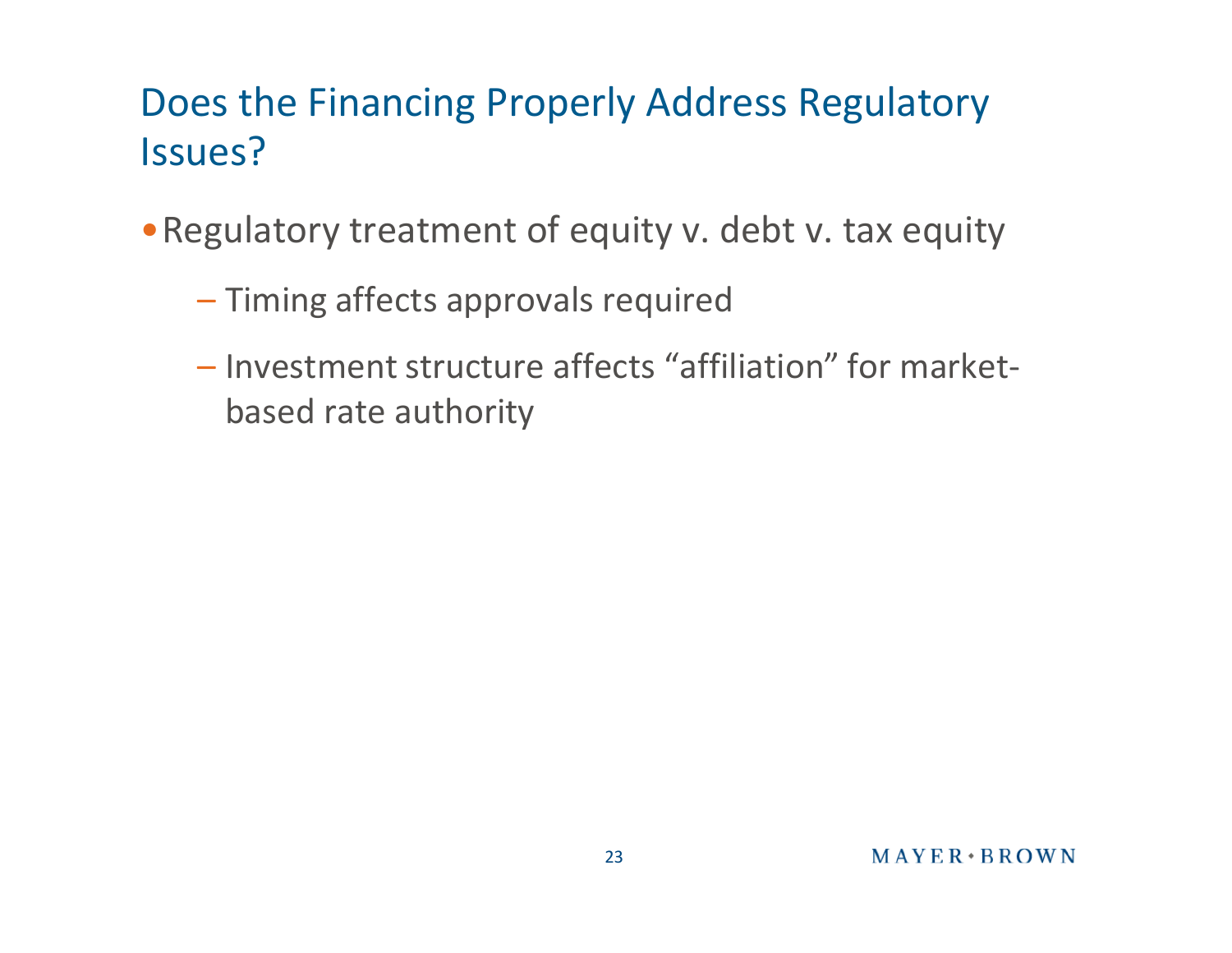$MAYER \cdot BROWN$ 

## Incentives and Structures

Jeffrey Davis Partner, Washington DC

Mayer Brown is a global legal services organization comprising legal practices that are separate entities ("Mayer Brown Practices"). The Mayer Brown Practices are: Mayer Brown LLP, a limited liability partnership establish Mayer Brown International LLP, a limited liability partnership incorporated in England and Wales; and JSM, a Hong Kong partnership, and its associated entities in Asia. The Mayer Brown Practices are known as Mayer Brown JS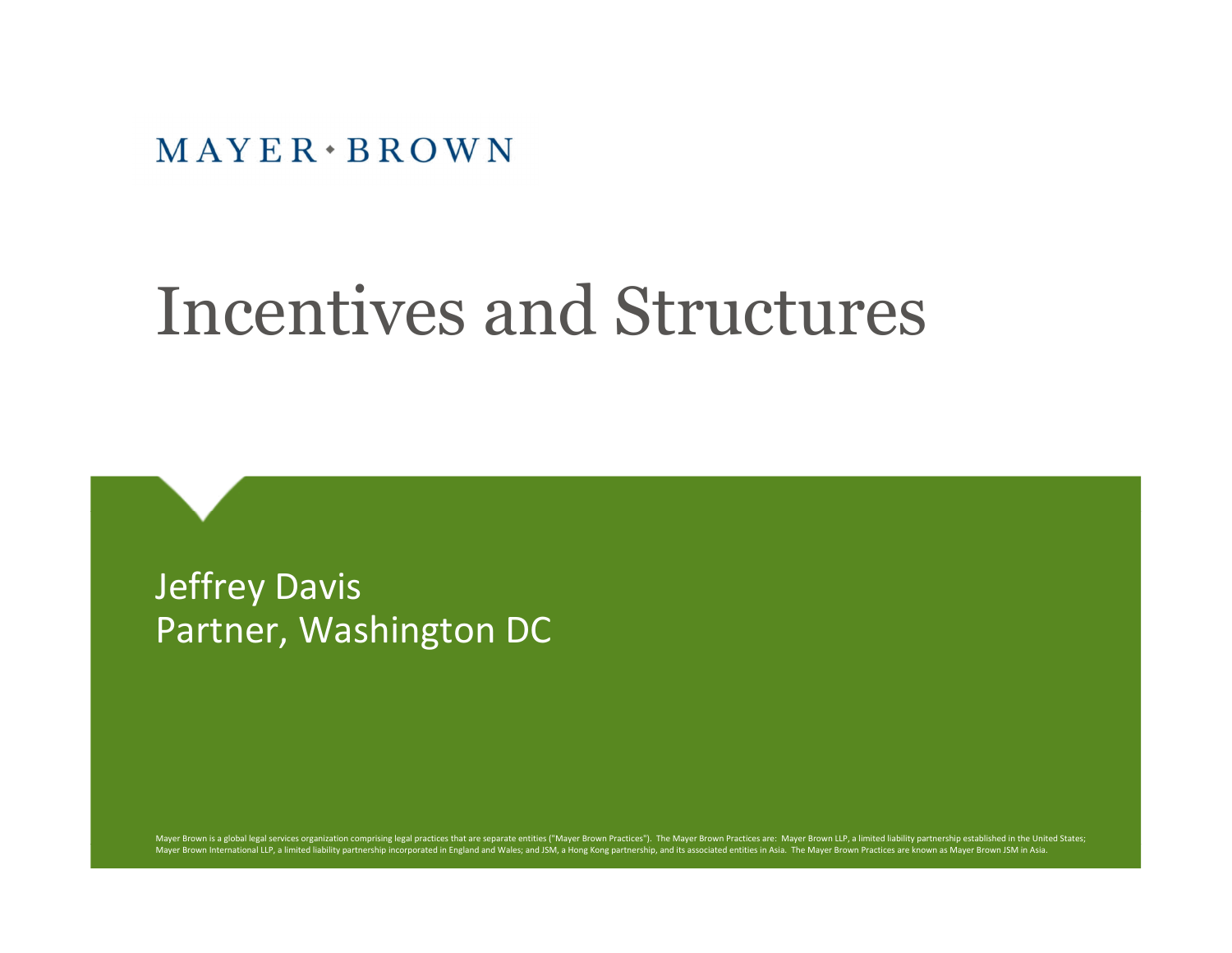## Role of Incentives in Renewable Energy Projects

#### • Federal Tax Benefits

- Production Tax Credit (PTC)
- Investment Tax Credit (ITC)
- Accelerated Depreciation (and shorter depreciable lives)
- Bonus Depreciation (in narrow situations)
- Collectively, the federal tax incentives can cover in excess of 50% of the capital costs of a typical wind farm
- •Other Federal Incentives
	- Treasury Grant Program
	- DOE Loan Guarantee Program
- State and Local Incentives
	- PTC or ITC
	- Grants
	- Sales tax abatements
	- Property tax exemptions or PILOTs
	- Employment or payroll incentives
- •RECs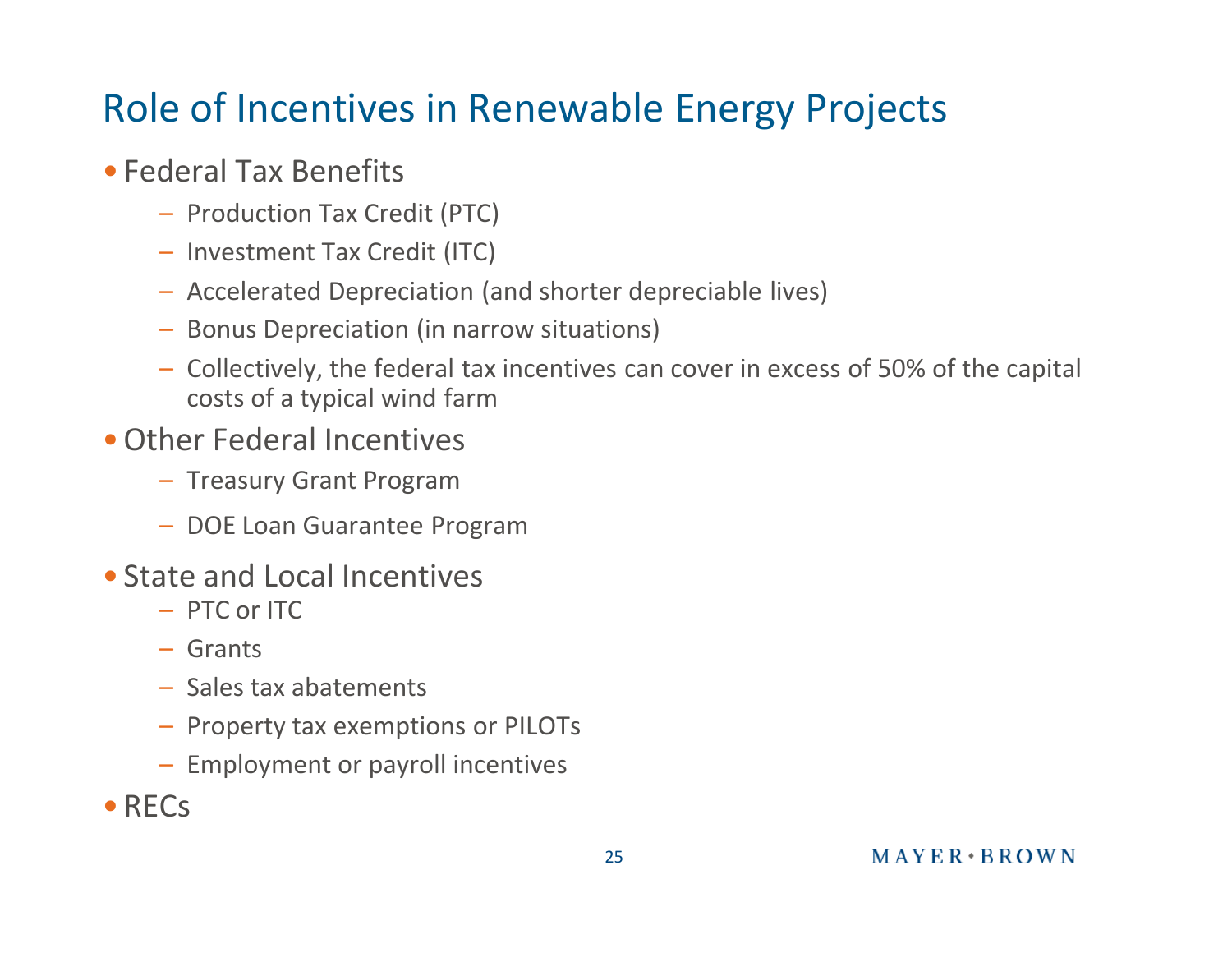#### PTC, ITC and Treasury Grants

- IRC § 45 provides a PTC based on the production and sale of electricity from certain renewable resources over a 10-year period:
	- 2.1 cents per kWh for wind, closed-loop biomass and geothermal
	- 1.1 cents per kWh for open-loop biomass, municipal solid waste, hydropower, and marine and hydrokinetic
- IRC § 48 provides an ITC equal to a specified percentage of the basis of certain energy property placed in service during the taxable year:
	- 30% credit for solar (10% after December 31, 2016), fuel cell (subject to \$1,500 per .5 kw limitation) and small wind
	- 10% credit for geothermal, microturbine (subject to \$200 per kw limitation), and combined heat and power (subject to capacity limitations)
- Treasury Grant is a cash payment in lieu of PTC or ITC to reimburse a portion of the cost of certain energy property:
	- 30% for wind, closed-loop biomass, open-loop biomass, § 45 geothermal, municipal solid waste, hydropower, and marine and hydrokinetic
	- 30% for fuel cell (subject to \$1,500 per 0.5 kw limitation), solar and small wind
	- 10% for microturbine (subject to \$200 per kw limitation), combined heat and power (subject to capacity limitations), § 48 geothermal and geothermal heatpump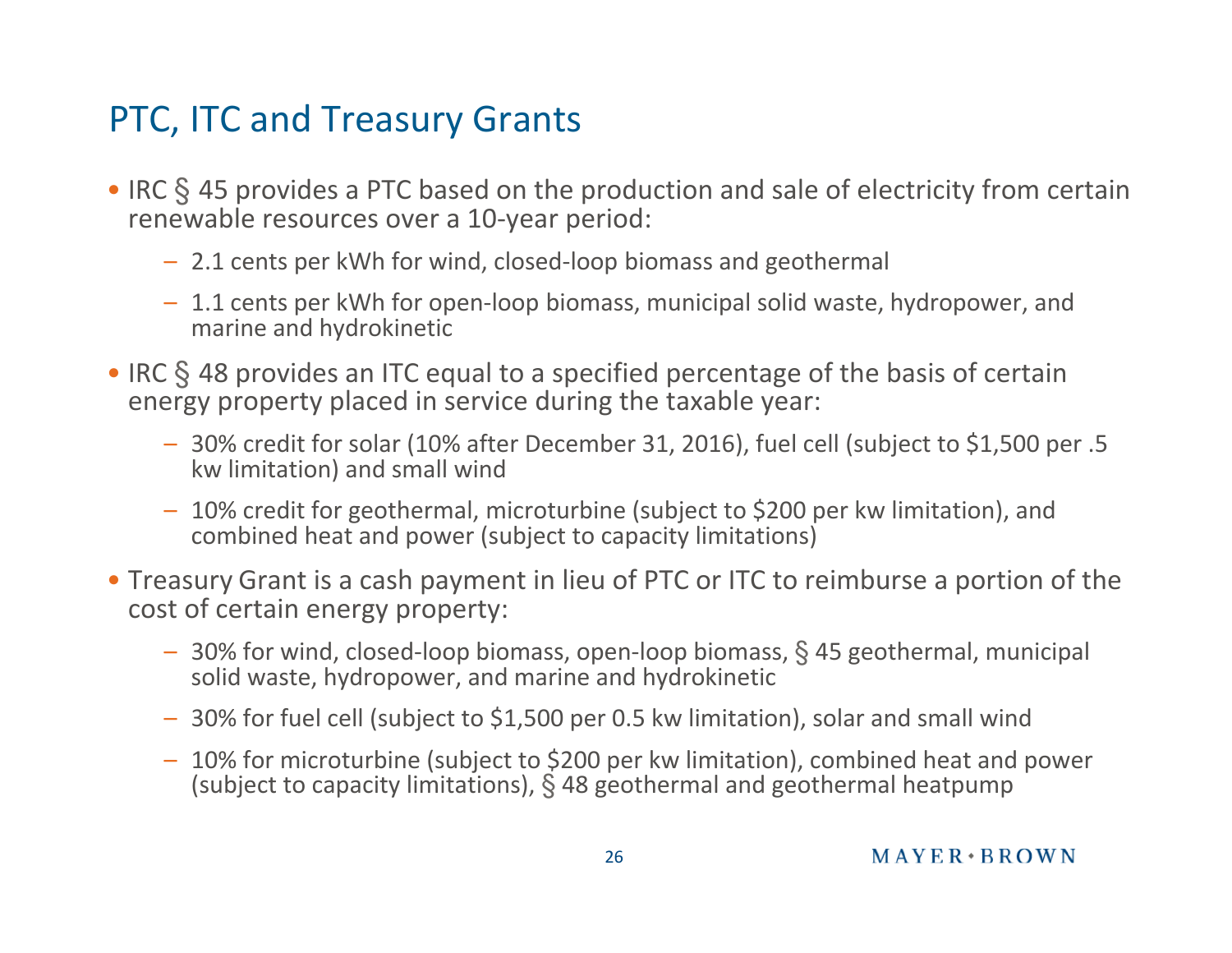## Highlights of PTC, ITC and Grant

| <b>ATTRIBUTE</b>                              | <b>PTC</b>                                                   | <b>ITC</b>                       | Grant                                                                   |  |
|-----------------------------------------------|--------------------------------------------------------------|----------------------------------|-------------------------------------------------------------------------|--|
| <b>Governing Provision</b>                    | <b>IRC § 45</b>                                              | <b>IRC § 48</b>                  | <b>ARRA § 1603</b>                                                      |  |
| Type of Incentive                             | Production-based tax<br>credit                               | Investment-based tax credit      | Cash payment                                                            |  |
| <b>Amount of Benefit</b>                      | 2.1 cents or 1.1 cents<br>per kWh                            | 30% or 10% of basis              | 30% of 10% of basis                                                     |  |
| Period of Benefit                             | 10 year period                                               | Placed-in-service date           | Placed-in-service date                                                  |  |
| Timing of Benefit                             | Tax return over 10 years                                     | Tax return for year PIS          | Within 60 days of grant<br>application                                  |  |
| <b>Effect of Other Subsidies</b>              | Reduction in PTC                                             | No reduction in ITC              | No reduction in grant                                                   |  |
| Recapture Period                              | None                                                         | 5 years                          | 5 years                                                                 |  |
| <b>Recapture Triggers</b>                     | N/A                                                          | Transfer; change in use          | Transfer to ineligible entities;<br>change in use                       |  |
| Eligibility of Owner vs. Lessee               | Owner (except for<br>biomass)                                | Either                           | Either                                                                  |  |
| <b>Basis Reduction</b>                        | None                                                         | 50% of ITC                       | 50% of grant                                                            |  |
| Placed-in-Service or Construction<br>Deadline | December 31, 2012<br>(wind) or December 31,<br>2013 (others) | December 31, 2016<br>(generally) | PIS in 2009 or 2010, or<br>construction started by<br>December 31, 2010 |  |
| Applicable Against AMT                        | Yes, first 4 years only                                      | Yes                              | N/A                                                                     |  |
| Requirement for Sale of Energy                | Yes, to unrelated person                                     | <b>No</b>                        | <b>No</b>                                                               |  |

MAYER + BROWN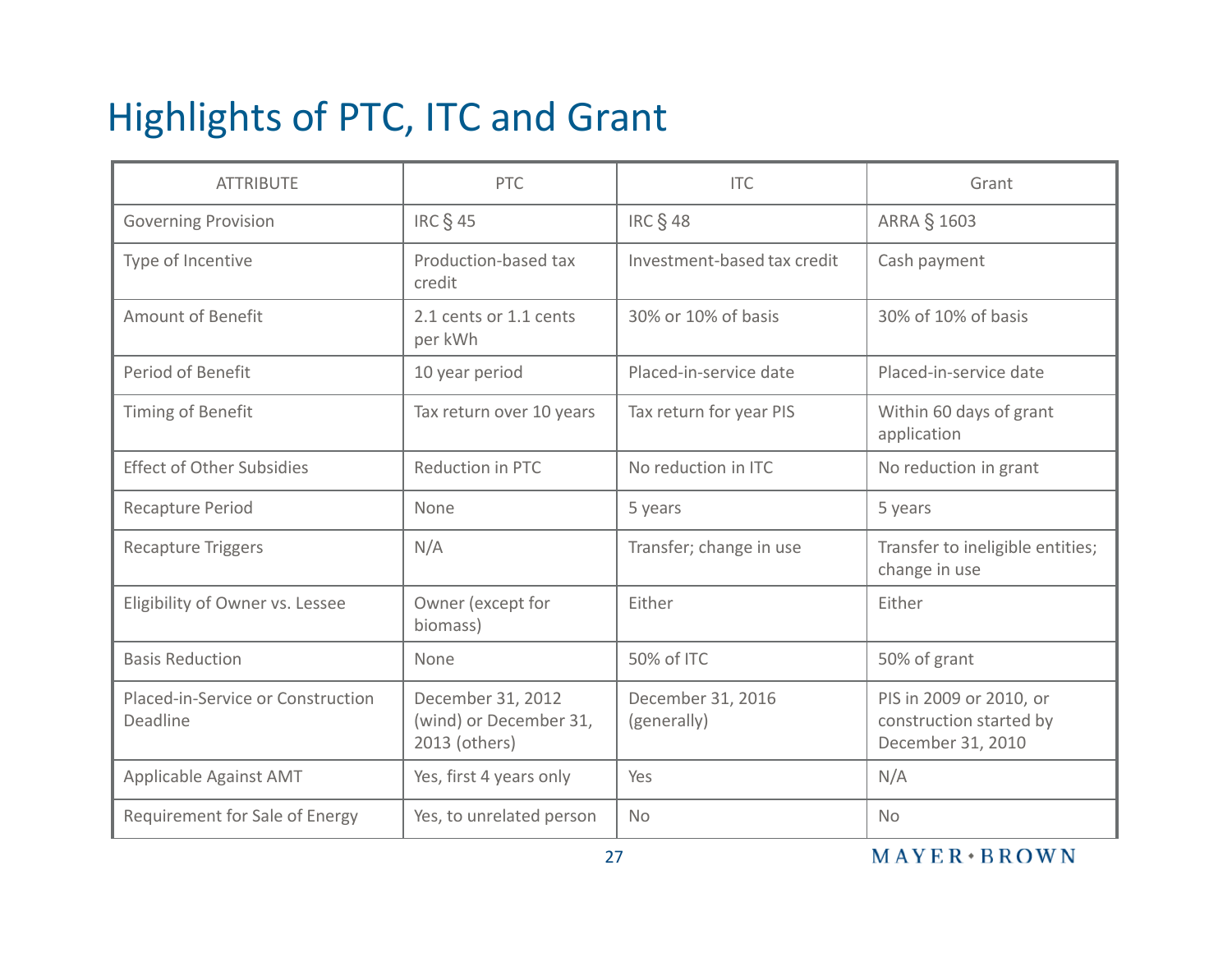#### Need for Syndication

- Tax benefits generally are allowed to the project's owner (or in some cases, lessee) and can't be sold separately
- Most project developers either
	- Do not have the federal tax base to efficiently absorb the tax benefits, or
	- Need to monetize the value of the tax benefits to finance the cost of developing the facility
- Thus, developers generally seek to efficiently monetize the tax benefits and obtain capital at favorable equity rates
	- Partnerships
	- Leases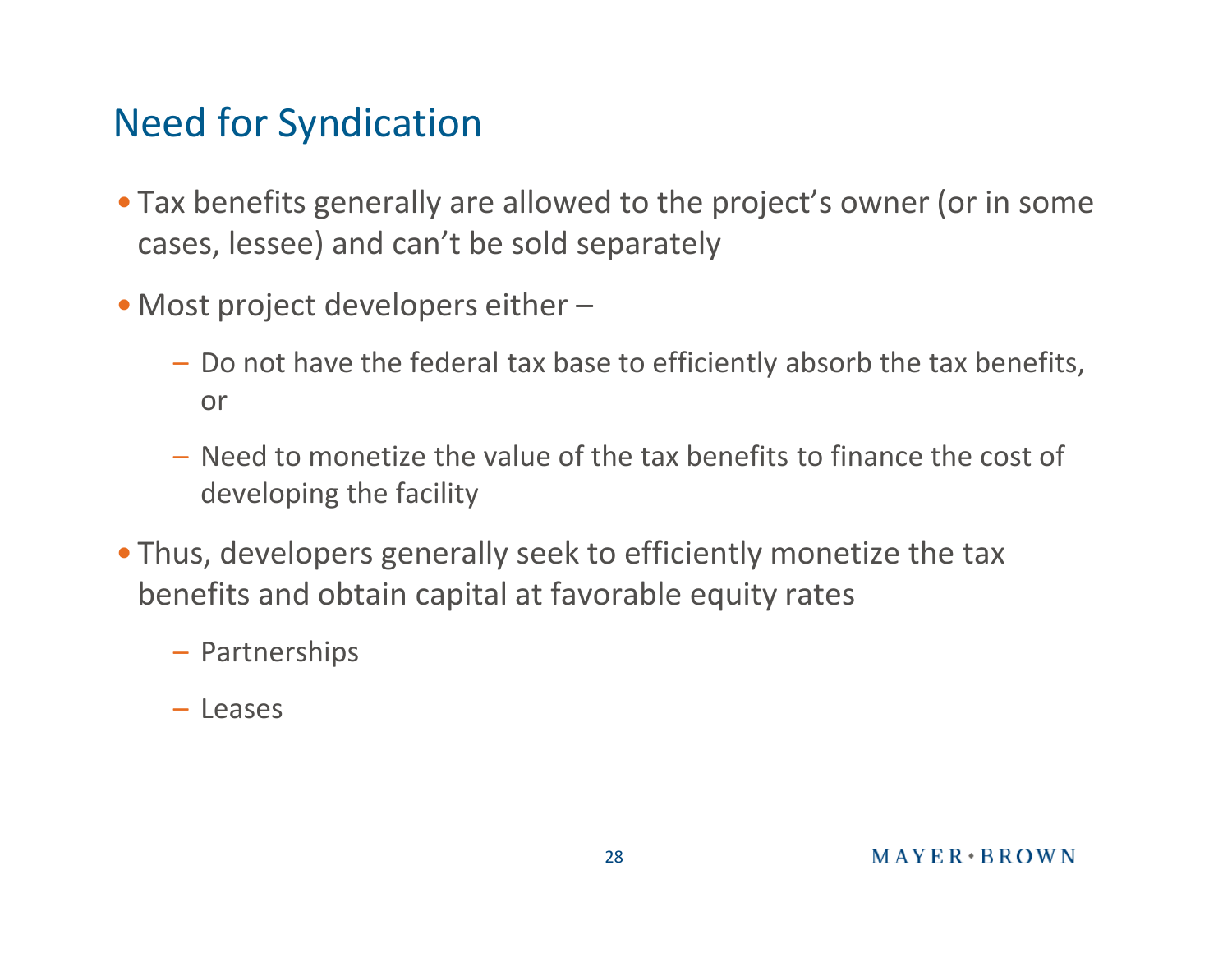#### Common Structures

- •Direct Ownership
- End User Lease
- Partnership Flip (or Pre-Tax After-Tax Partnership Structure PAPS)
- Partnership Flip with Pay-As-You-Go (or PAYGO Structure)
- Sale-Leaseback
- Sale-Leaseback with Pass-through
- Inverted Lease (or Lease Pass-through)
- Prepaid Power Purchase Agreement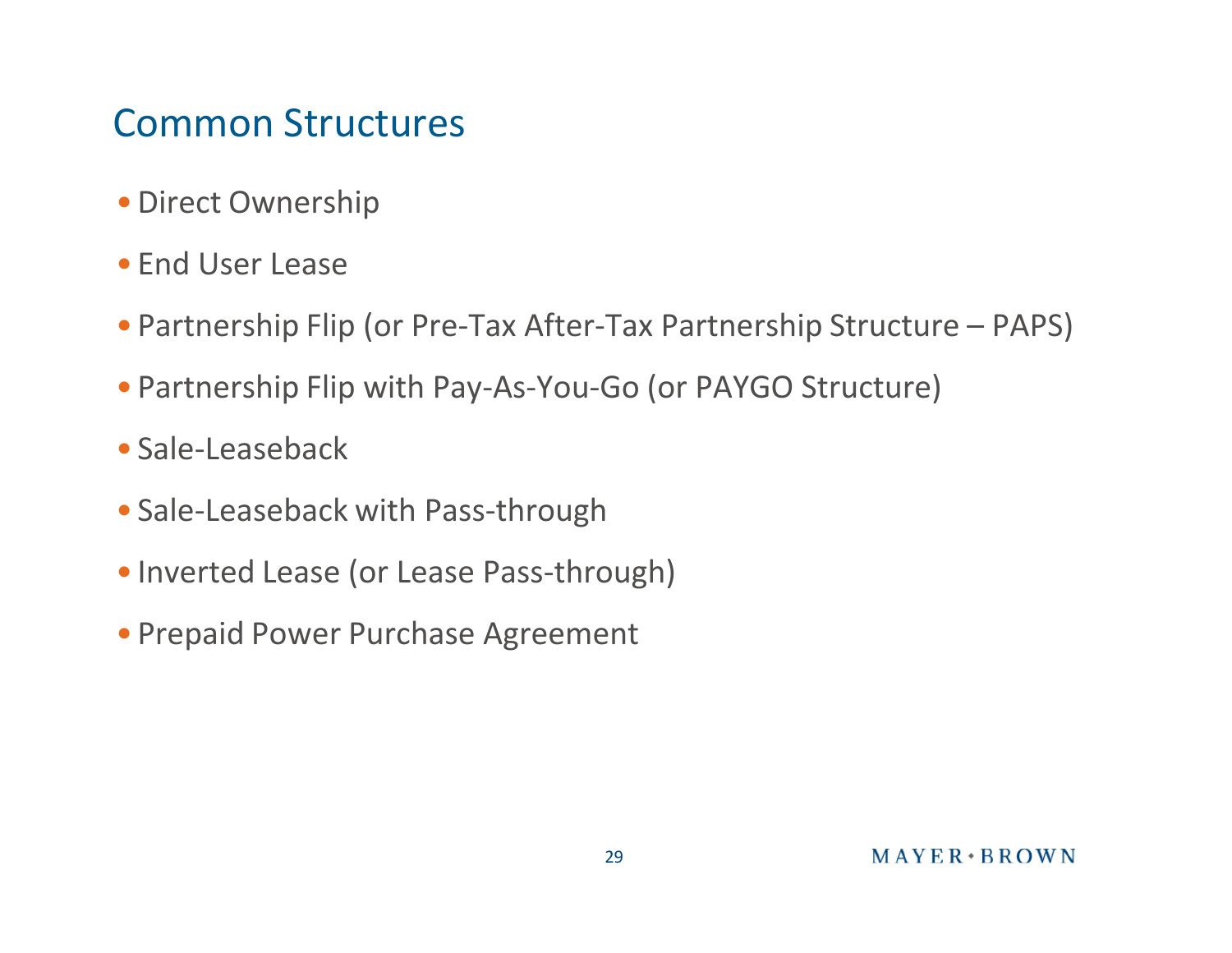#### Partnership Flip Structure



- Project typically is financed with some combination of Developer equity and Investor equity, and in some cases, debt
	- Investor acquires interest in project/company for cash
	- Investor typically makes a up-front investment, although Investor also may make pay-as-you-go payments (*i.e.*, PAYGO)
- Investor initially is allocated as much as 99% of tax items (PTC or ITC and depreciation) and subsequently "flips" down to 5%
- Cash may be distributed in the same manner that tax items are allocated, or Developer may have a cash preference for some period
- Developer generally has purchase option after flip point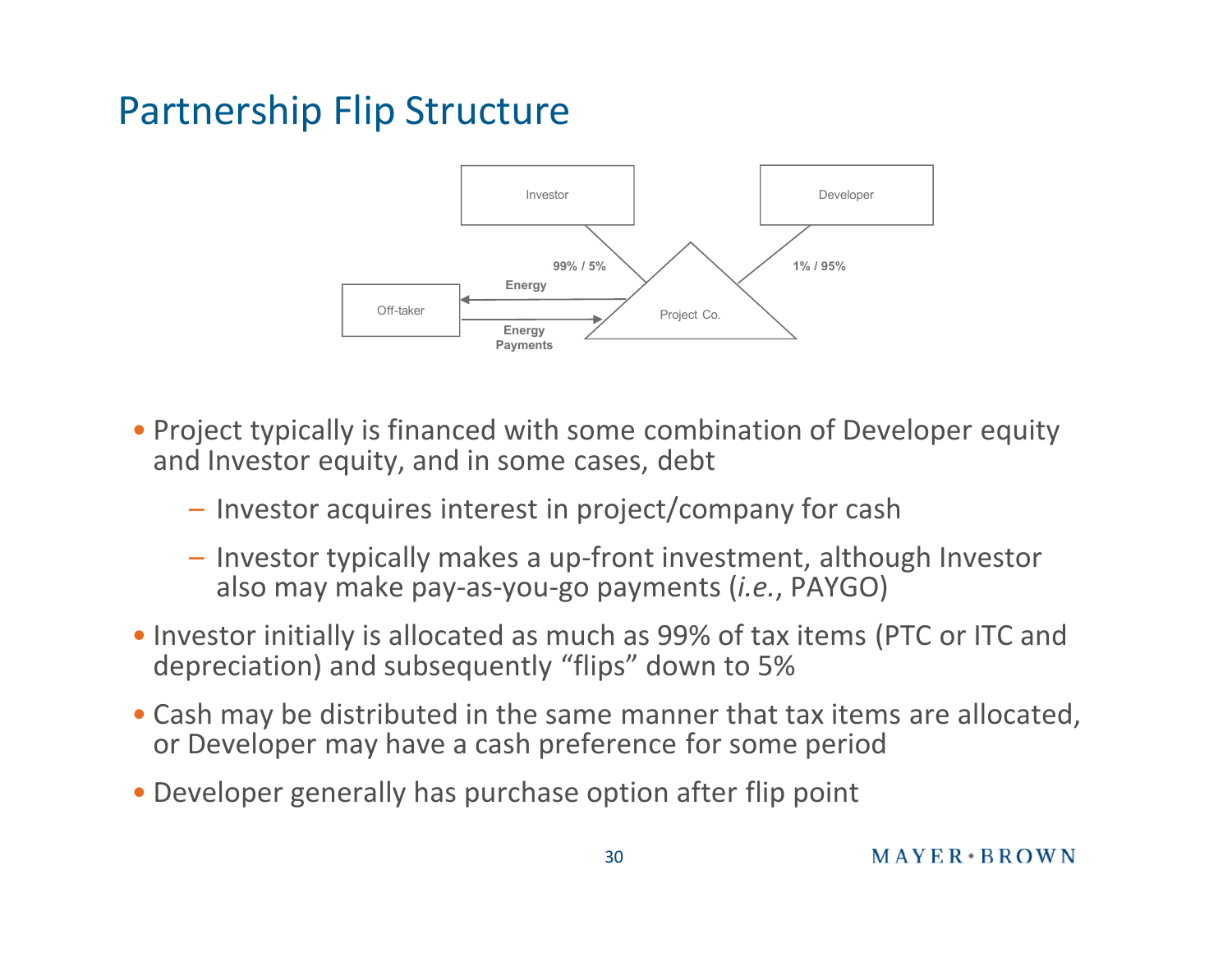## Partnership Flip Structure (continued)

#### •Advantages

- Efficient monetization of as much as 99% of tax benefits
- IRS safe harbor in context of wind projects (Rev. Proc. 2007-65)
- Widely used and accepted structure
- Developer's purchase option is less costly
- Can be used for PTC, ITC or grant
- •Disadvantages
	- Developer must have at least a 1% interest in tax items
	- In case of ITC, Investor must be in partnership before placed-inservice date
	- Basis reduced by 50% of ITC or grant
	- Indirect ownership by any tax-exempt or governmental entities may preclude eligibility for grant
	- Complicated partnership tax rules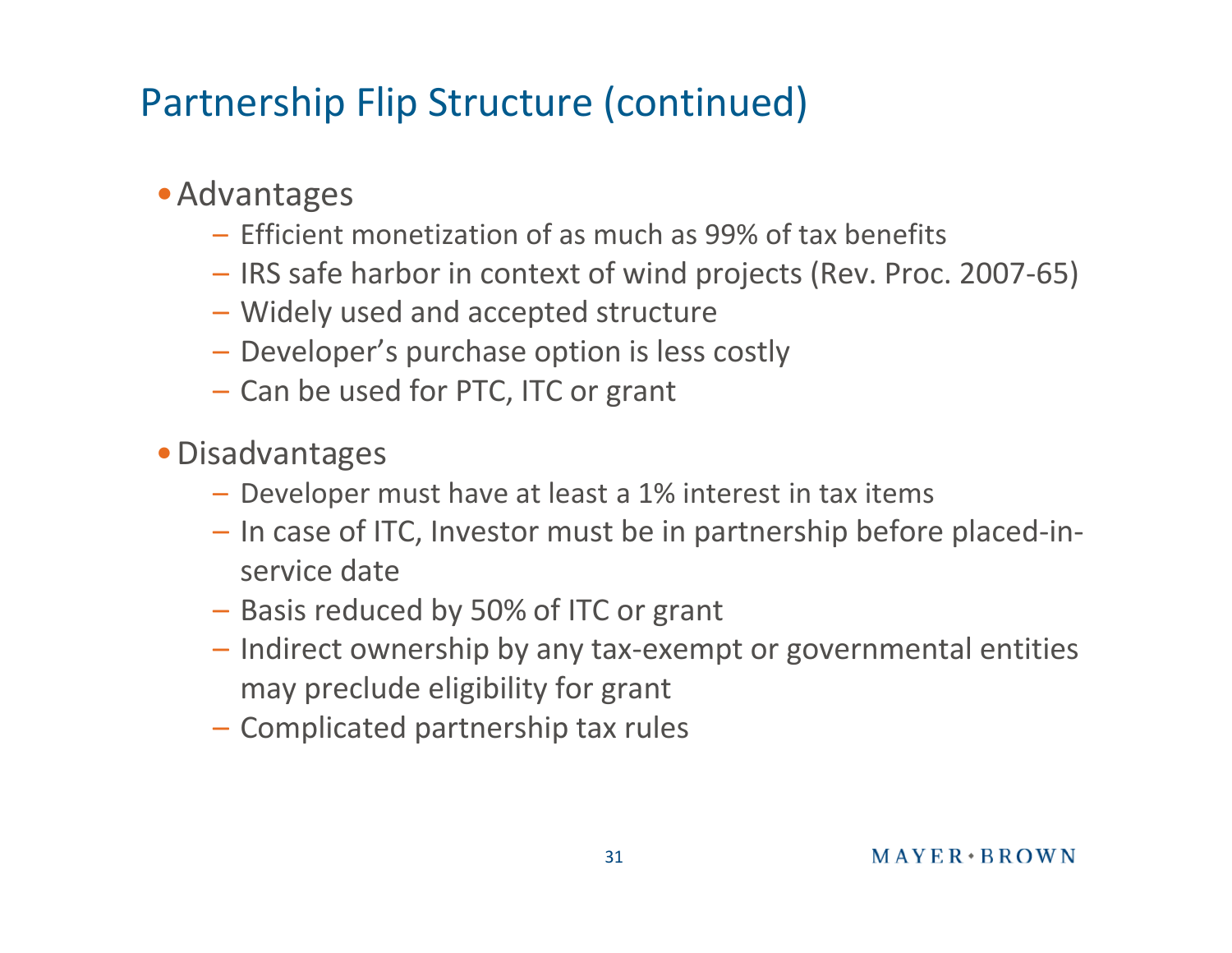#### Sale-Leaseback Structure



- •Project is sold by Developer to Investor and then leased back to Developer
- •Developer delivers power to Off-taker via a power purchase agreement
- •Investor (as owner) claims tax depreciation and ITC/grant
- •Developer generally has purchase option at the end of the lease term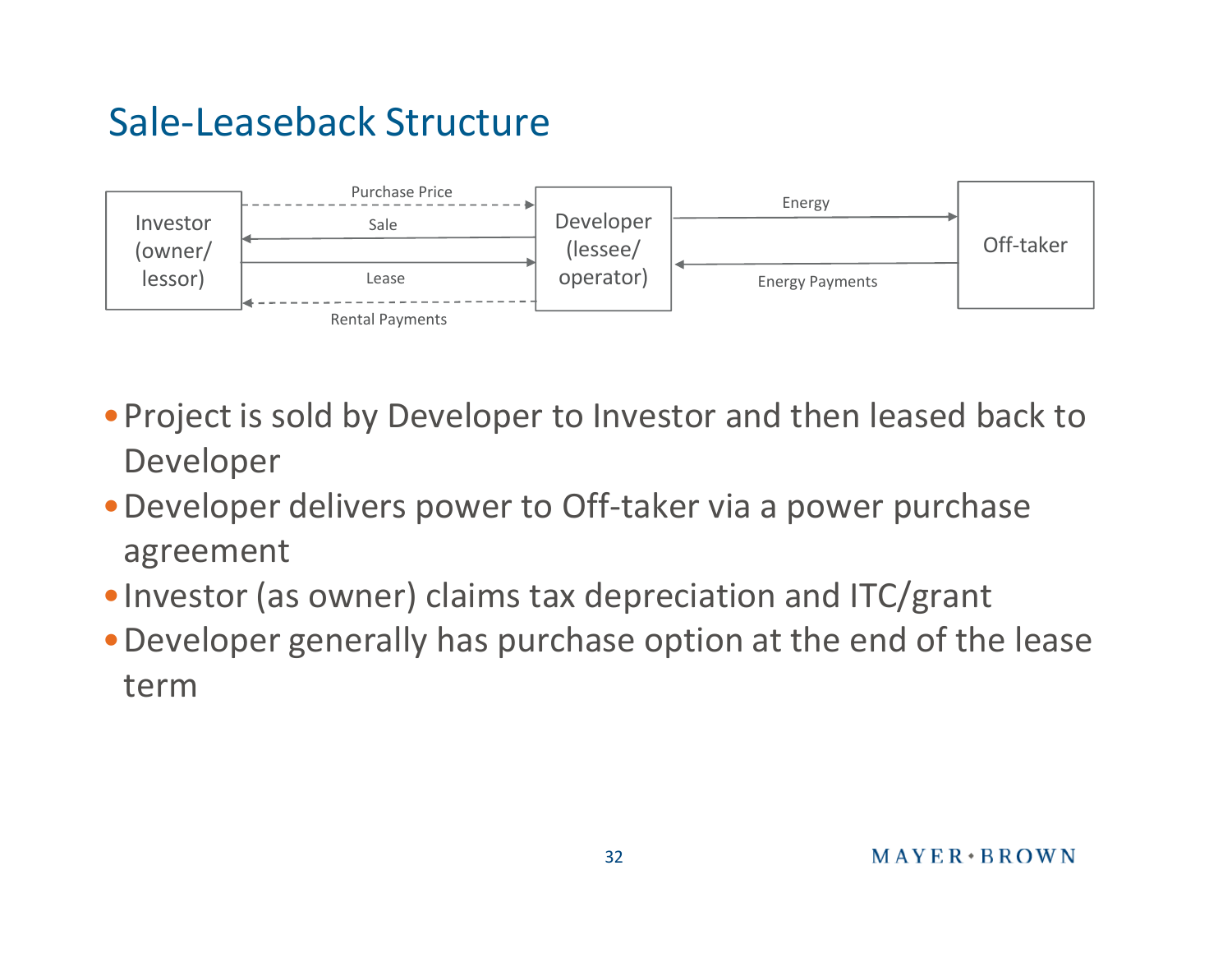## Sale-Leaseback Structure (continued)

#### •Advantages

- Common project finance structure
- Provides 100% financing
- Transfers 100% of tax benefits
- Sale-leaseback can be made up to 3 months after placed-in-service date
- Developer retains operational upside during lease term
- ITC/grant based on FMV rather than Developer's cost

#### •Disadvantages

- Generally not available for PTC because of ownership requirement
- Developer's purchase option is more expensive
- Tax-exempt or governmental entities can't be Developer or Investor
- Lease must qualify as a true lease for US federal tax purposes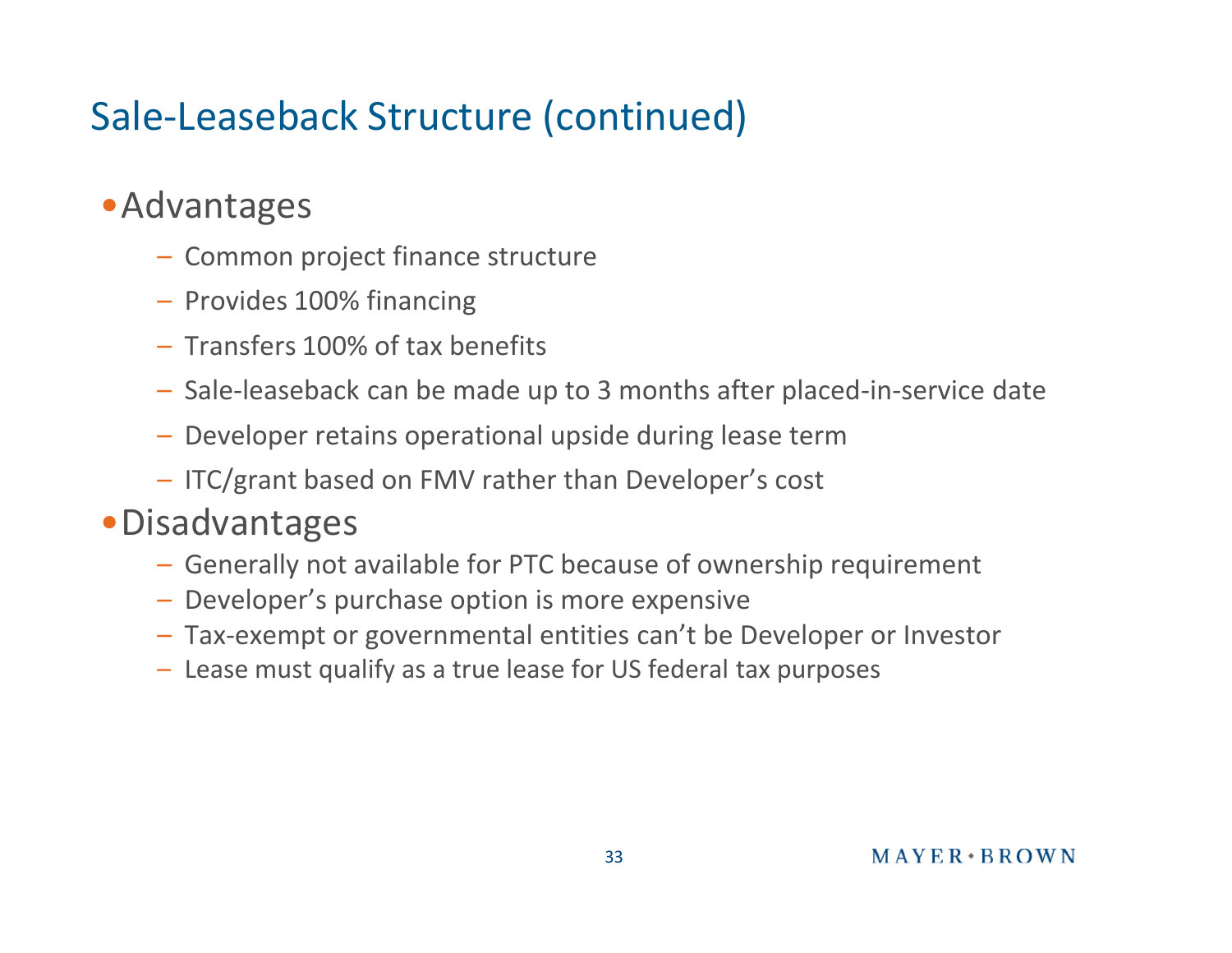#### Inverted Lease Structure



- •Developer leases project to Investor
	- Investor may prepay lease payments or Developer may monetize/securitize stream of lease payments
	- Developer may operate project on behalf of Investor pursuant to an operation & maintenance agreement ("O&M")
	- Investor delivers energy to Off-taker via a power purchase agreement
- •Developer (as owner) claims tax depreciation
- Investor (as lessee) claims tax deductions for lease payments
- •Developer elects to allow Investor to claim ITC/grant
- Project automatically reverts to Developer at the end of the lease term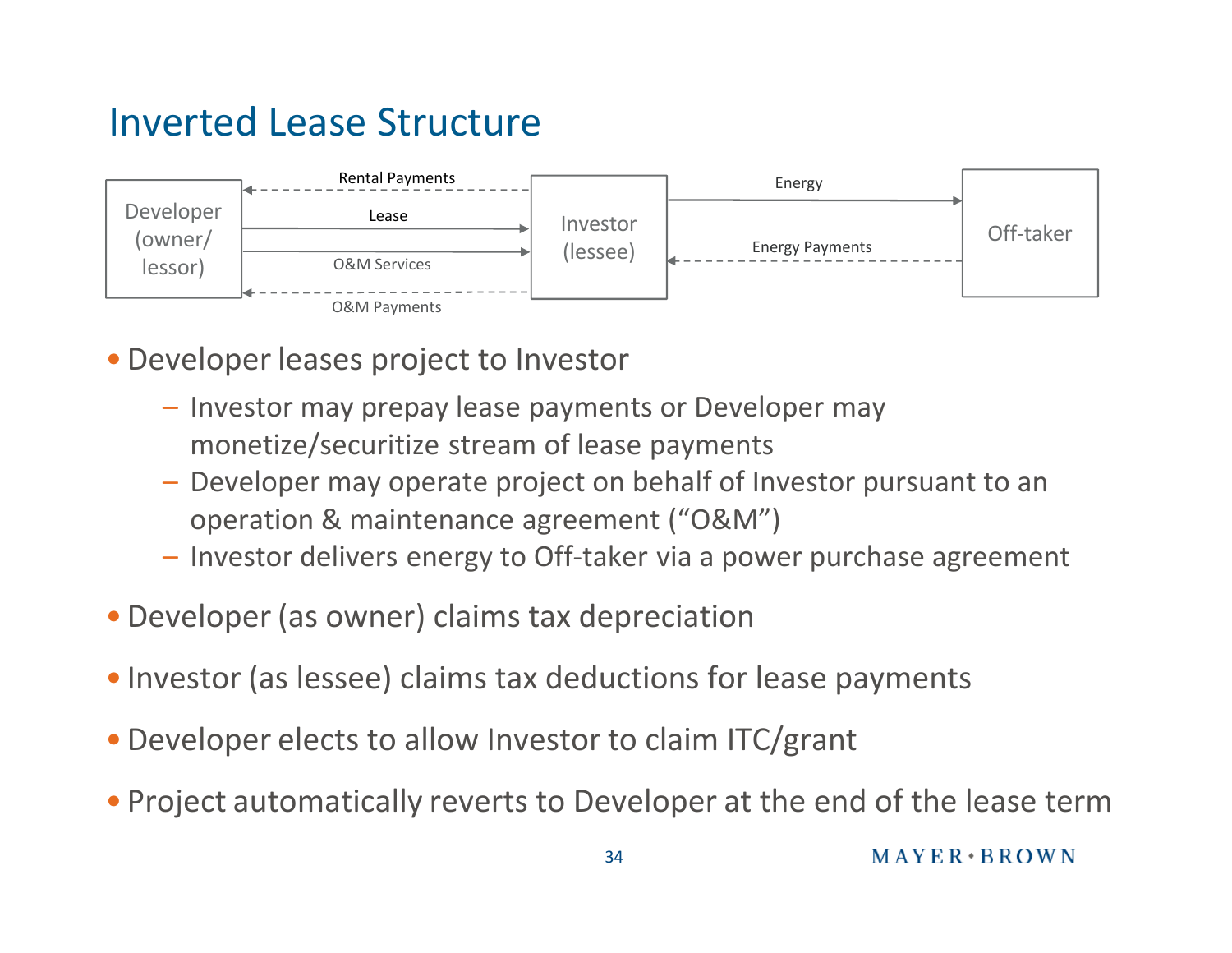#### Inverted Lease Structure (continued)

#### •Advantages

- Leases (and pass-through of tax credits) are widely used/understood
- Developer retains residual interest
- Easy exit for Investor
- Developer may capture some upside during lease term through a performance bonus under O&M agreement
- ITC/grant based on FMV rather than Developer's cost
- No basis reduction due to ITC or grant
- Achieves separation of ITC/grant and depreciation

#### •Disadvantages

- Generally not available for PTC because of ownership requirement
- Investor recognizes income equal to 50% of ITC or grant over 5 years
- Tax-exempt or governmental entities can't be Developer or Investor
- Lease must qualify for credit pass-through election
- Lease must qualify as a true lease for US federal tax purposes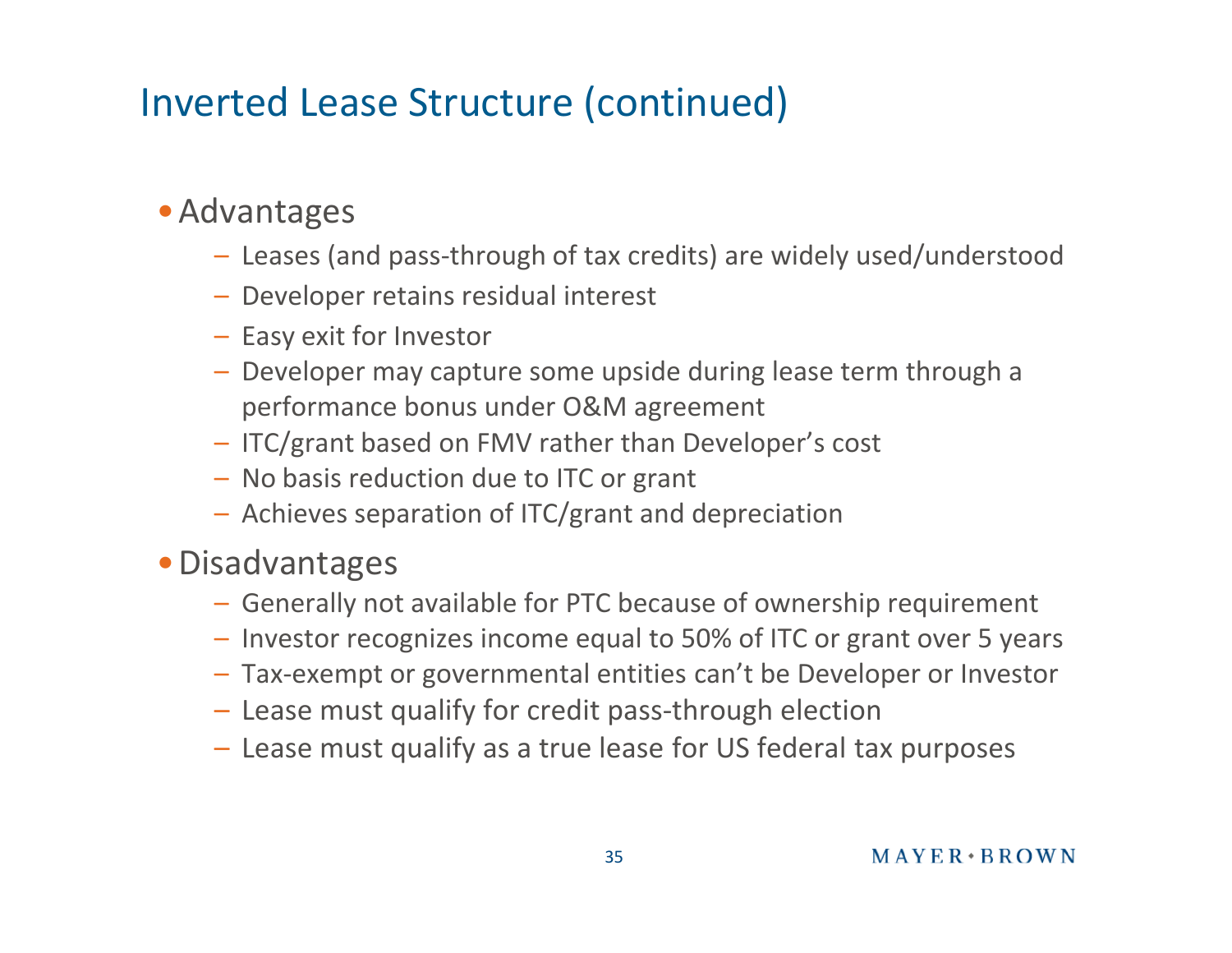$MAYER \cdot BROWN$ 

## Green Energy Financing Issues Cash Grant Financing and DOE Loan Guarantee Program

Robert S. Goldberg Partner, Houston

Mayer Brown is a global legal services organization comprising legal practices that are separate entities ("Mayer Brown Practices"). The Mayer Brown Practices are: Mayer Brown LLP, a limited liability partnership establish Mayer Brown International LLP, a limited liability partnership incorporated in England and Wales; and JSM, a Hong Kong partnership, and its associated entities in Asia. The Mayer Brown Practices are known as Mayer Brown JS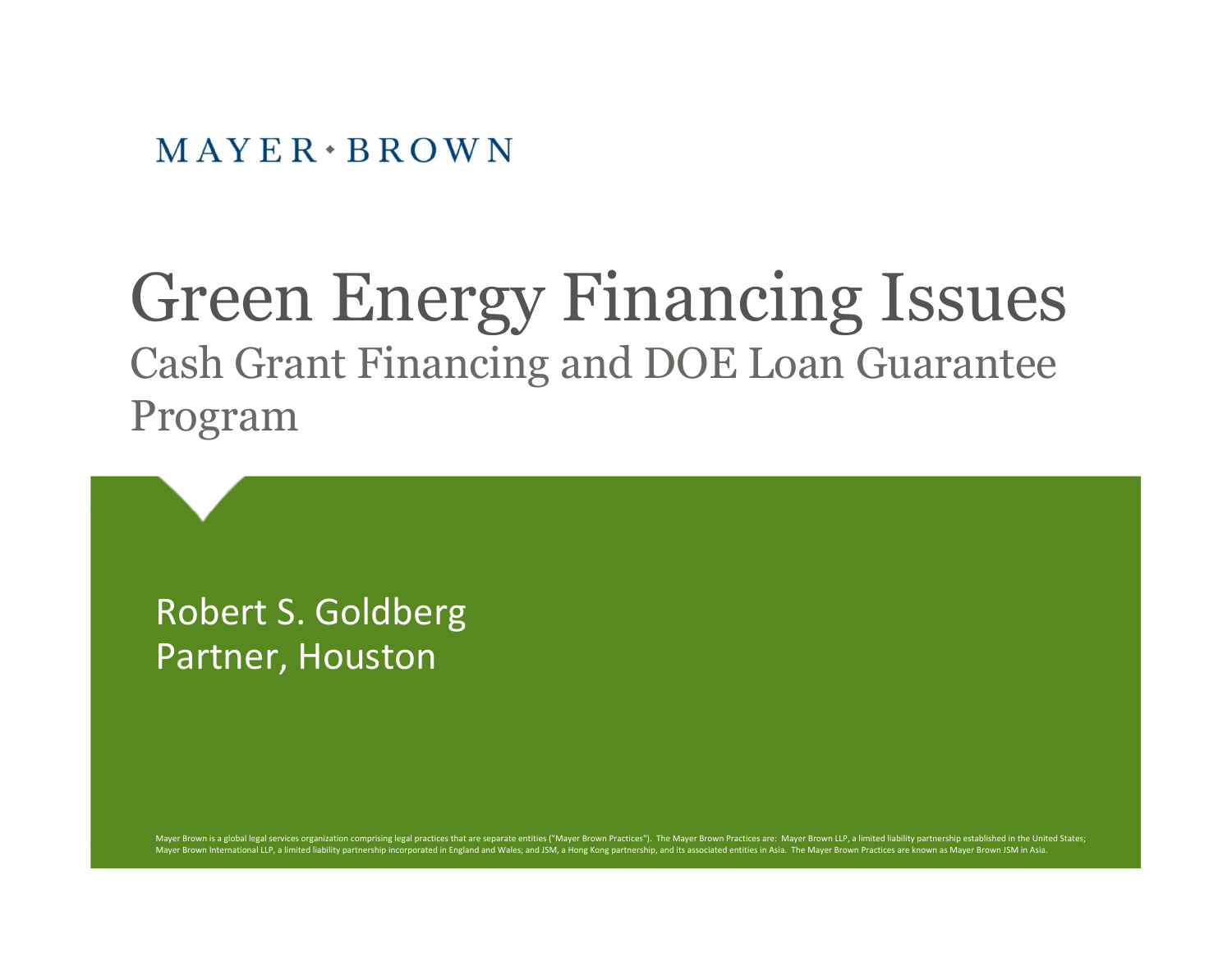- •Section 1603 of the American Recovery and Reinvestment Act provides that a qualifying renewable energy project is eligible for a Treasury cash grant equal to 30% of qualifying construction cost
	- Project must "commence construction" prior to Jan. 1, 2011 and be placed in service prior to a sunset date that varies by technology
	- Cash grant is in lieu of PTC or ITC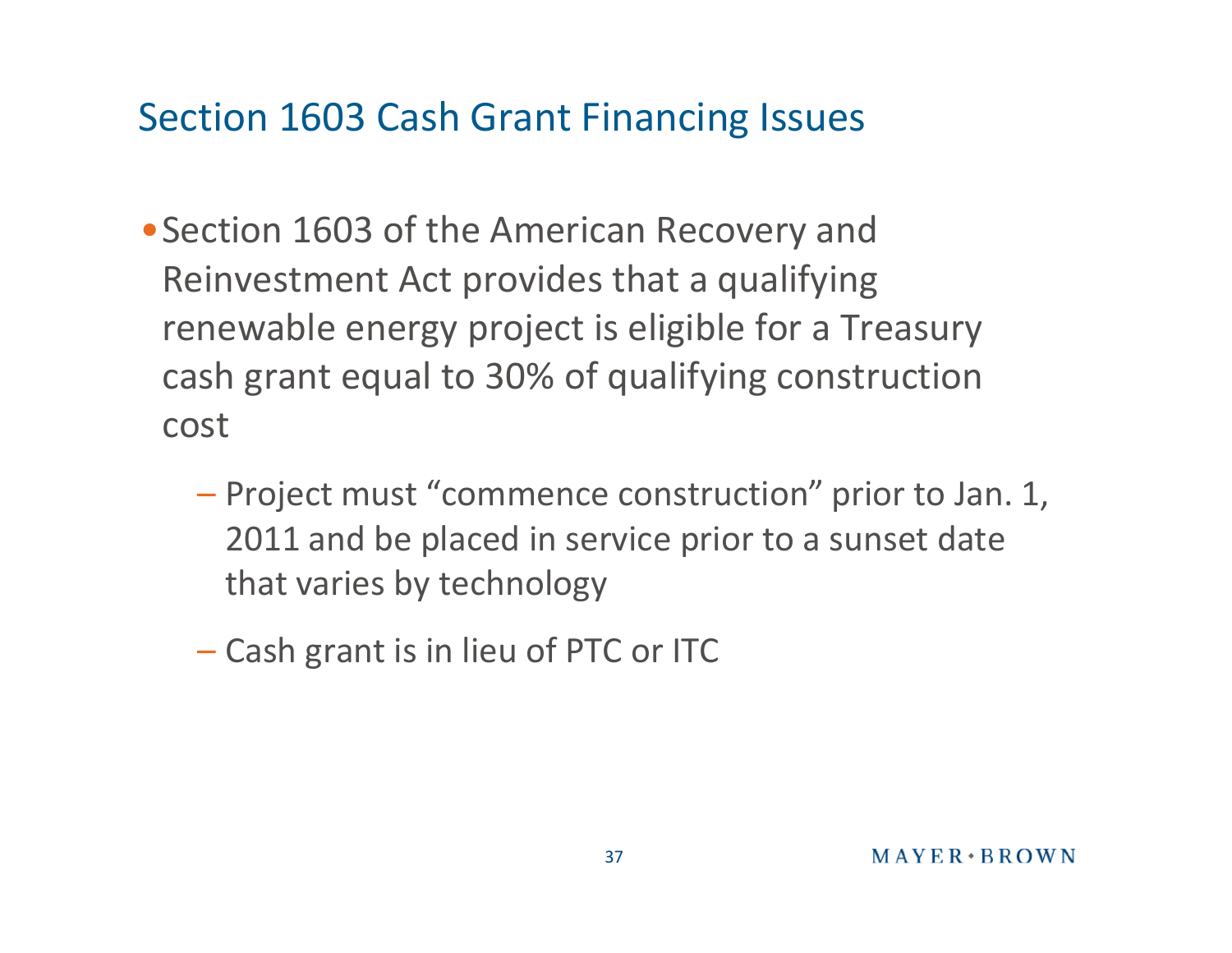- •Debt Financing for Projects Electing the Grant
	- Initially after the Stimulus, Lenders would not lend to a project taking the grant
		- Would the grants be paid?
		- •Triggers and consequences of recapture liability
	- July 2009 Cash Grant Guidance addressed recapture. Grant recapture only if:
		- •Change in Use
		- •Abandonment
		- •Transfer to disqualified entity (tax-exempt, etc.)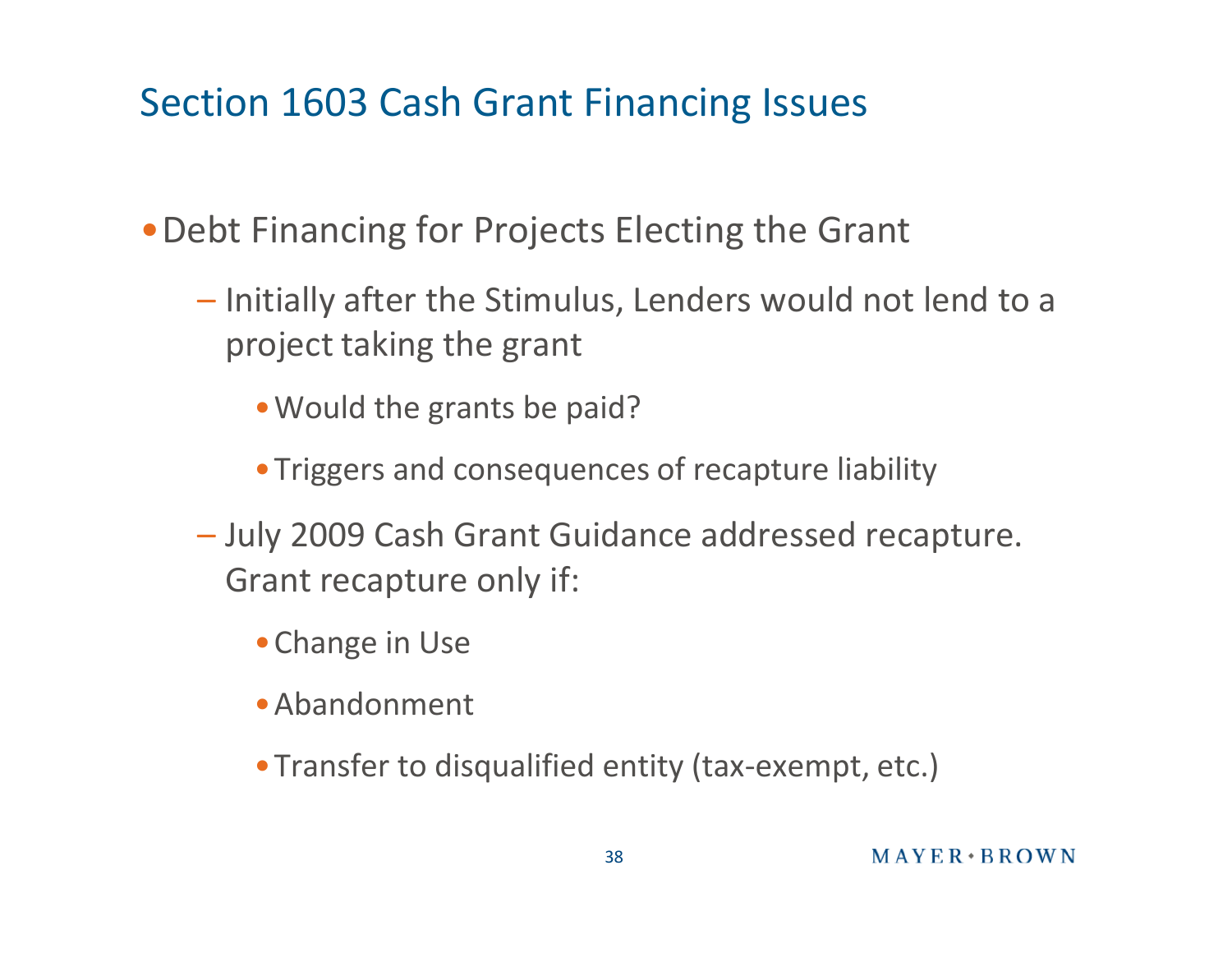#### •Recapture (cont'd)

- In the event of a grant recapture: no tax lien; unsecured Treasury claim against the project company
- The Guidance plus the speed of Treasury's payment on early cash grant applications convinced lenders to lend to cash grant projects and to even lend directly against the cash grant…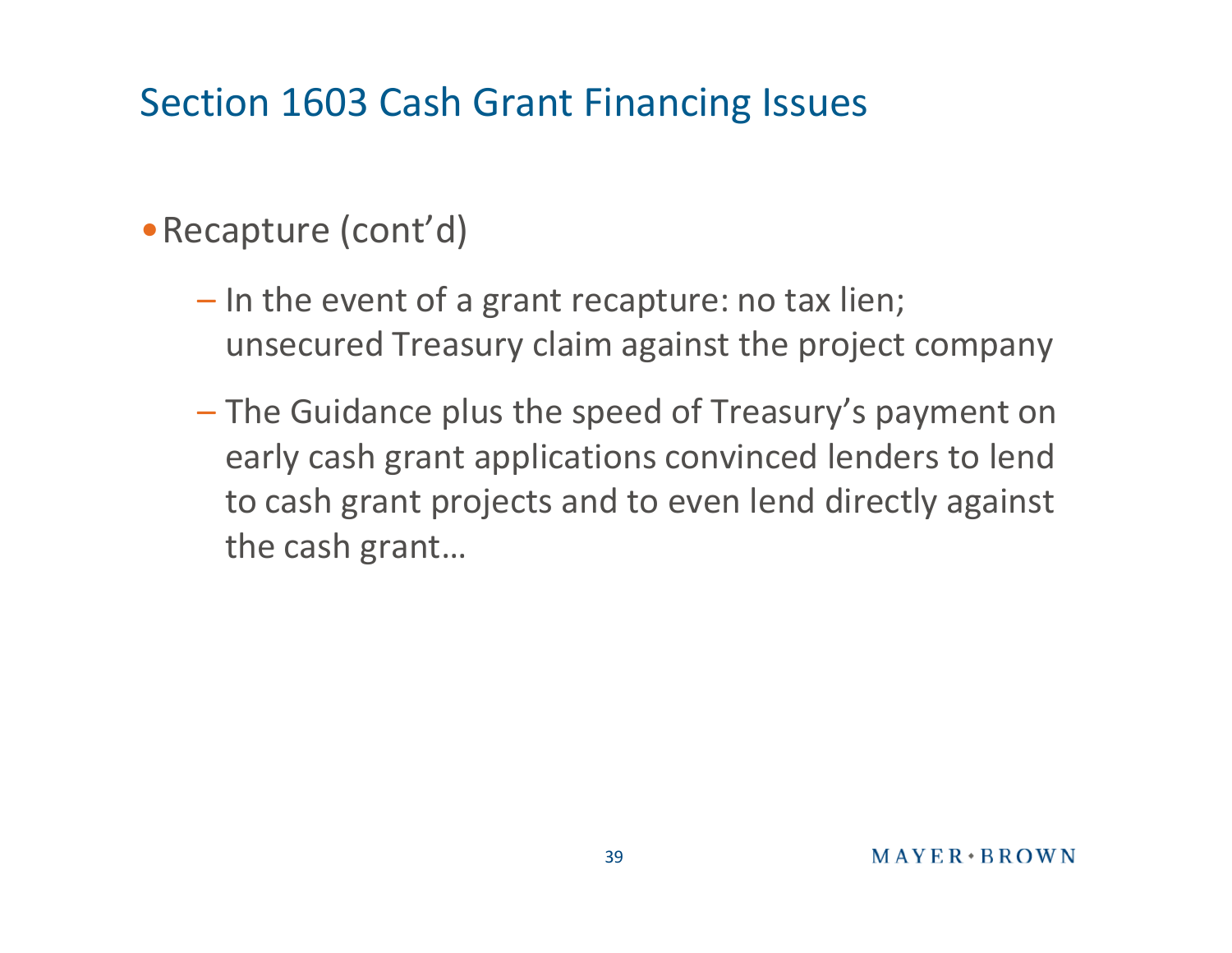•Construction Loan Financing with Cash Grant Bridge

- 50% Construction Loan
- Approximately 28% Cash Grant Bridge Loan (95% advance rate x 30% cash grant)
	- •95% advance rate protects for some discrepancy between estimated grant amount and actual grant
- Remainder of capital cost financed by developer equity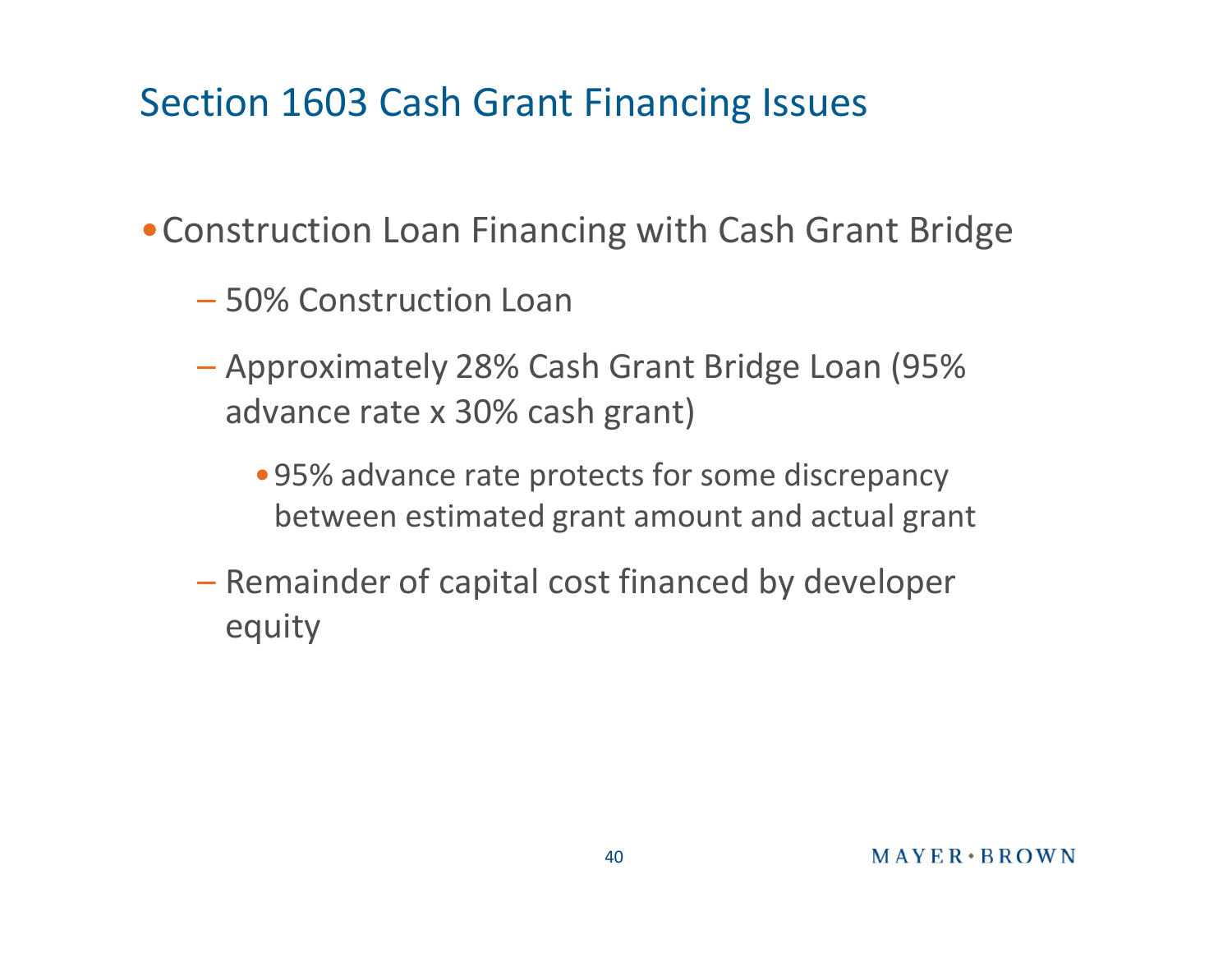#### •Cash Grant Loan Financing Issues

- Provisions relating to the grant in the loan documents: CPs on verifying the grant amount; covenants relating to timing and content of grant application, no transfers to a disqualified entity and compliance with grant reporting requirements; event of default if any recapture liability
- Security for the bridge loan
	- •Lien on the cash grant proceeds
	- Sponsor guaranty 100% vs. limited
- Inefficient as to depreciation benefits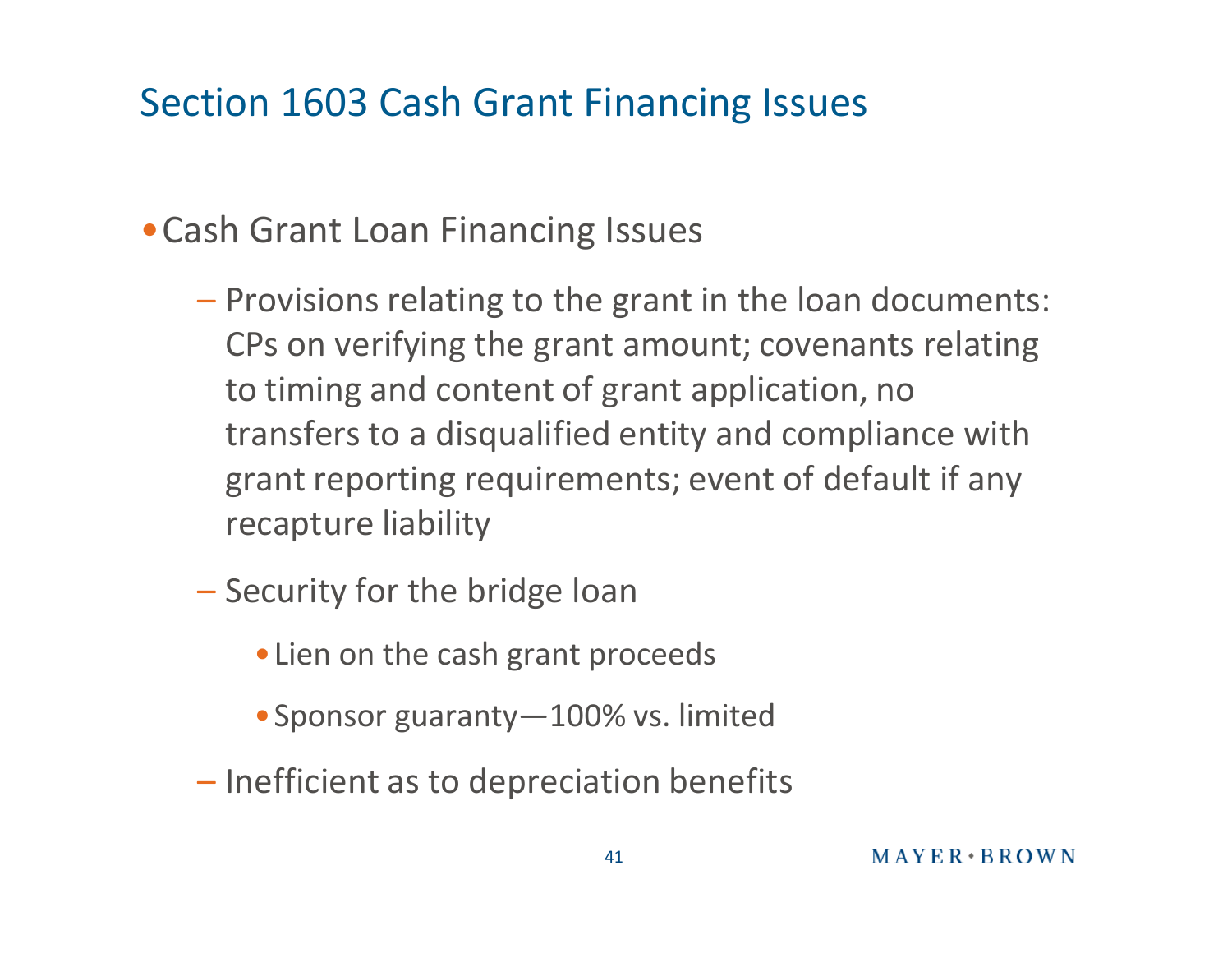- •Cash Grant—What's Next?
	- Grant program may be extended, but may not be in the same form
		- •Refundable ITC?
	- Schumer Proposal
	- What would new rules mean for cash grant financing?
		- •Does Treasury get a tax lien for recapture of refundable ITC?
		- •Rush to complete cash grant deals in 2010?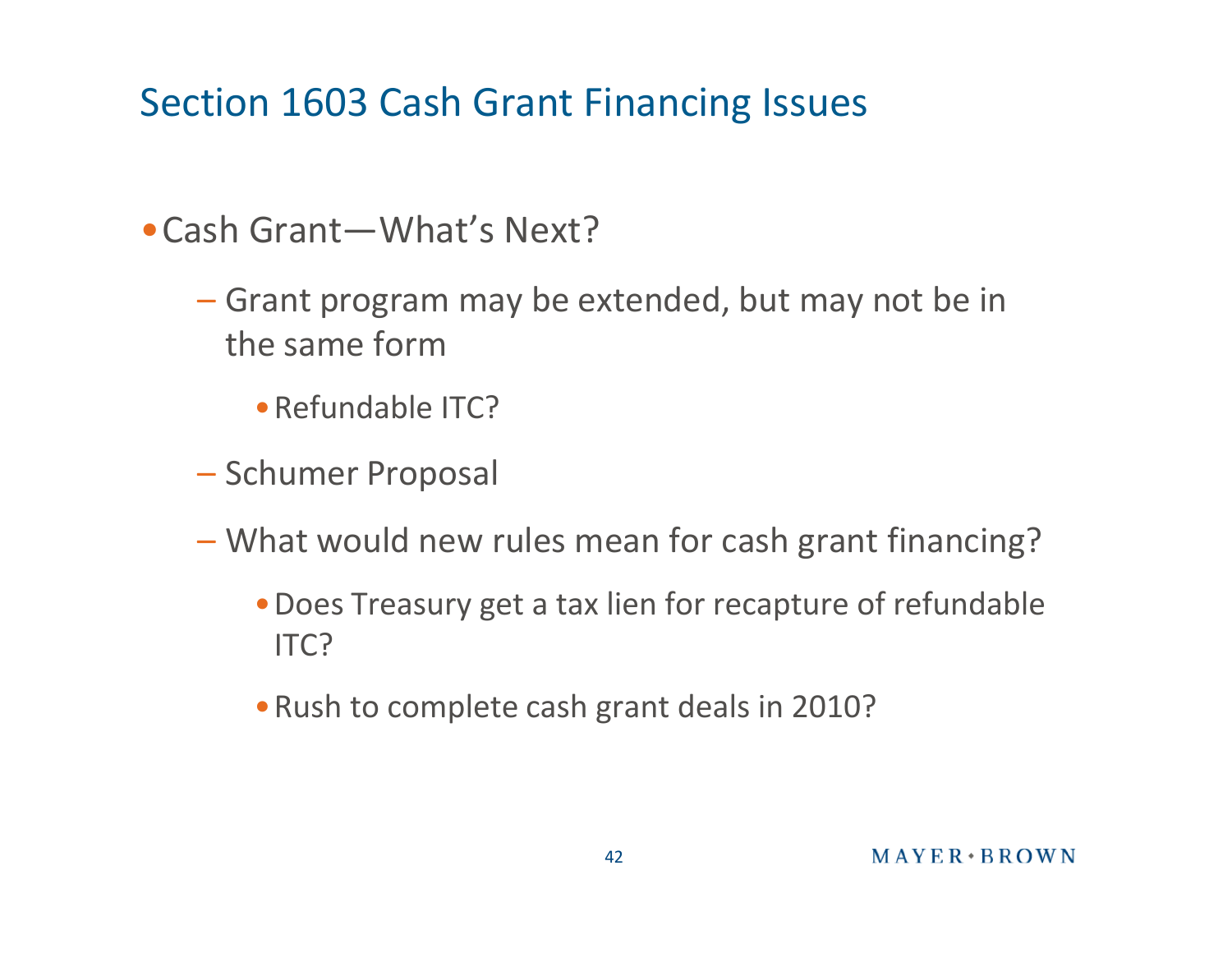- •DOE Loan Guarantee Program authorizes loan guarantees by DOE for specified energy projects that avoid, reduce or sequester air pollutants or GHGs
- 2 Current Paths for Clean Energy Projects
	- Section 1703 Innovative Technology Program
	- Section 1705 "Shovel Ready" Program
		- •FIPP (Financial Institution Partnership Program)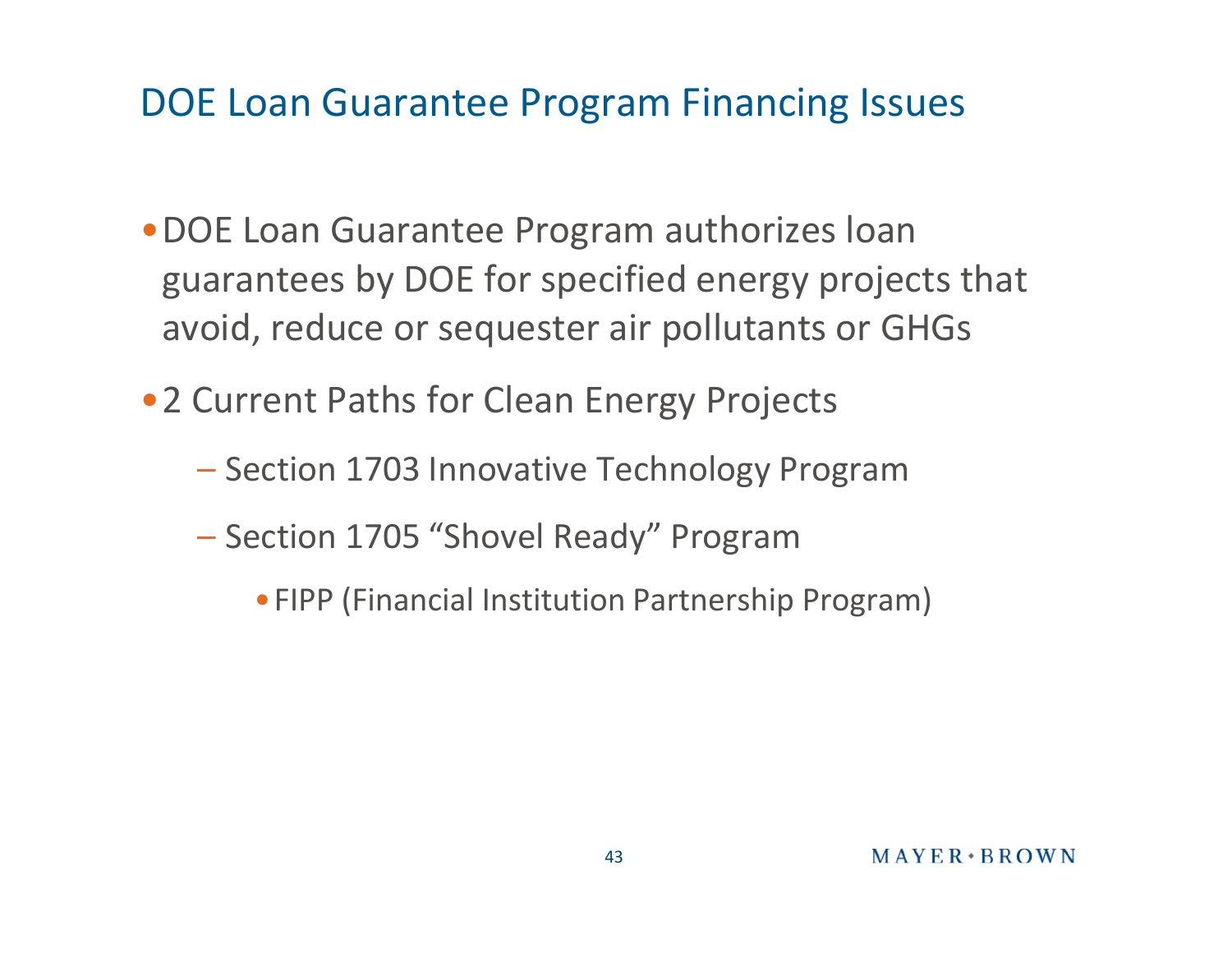• Section 1703 Innovative Technology Program Basics

- New or Significantly Improved Technology
- Borrower pays credit subsidy cost
- Guarantee of no more than 80% of Project Cost
- DOE may guarantee up to 100% of debt, but only if FFB funds the loans
- Numerous additional requirements apply (reasonable prospect of repayment, NEPA, etc.)
- July 29, 2009 solicitation for non-commercial projects open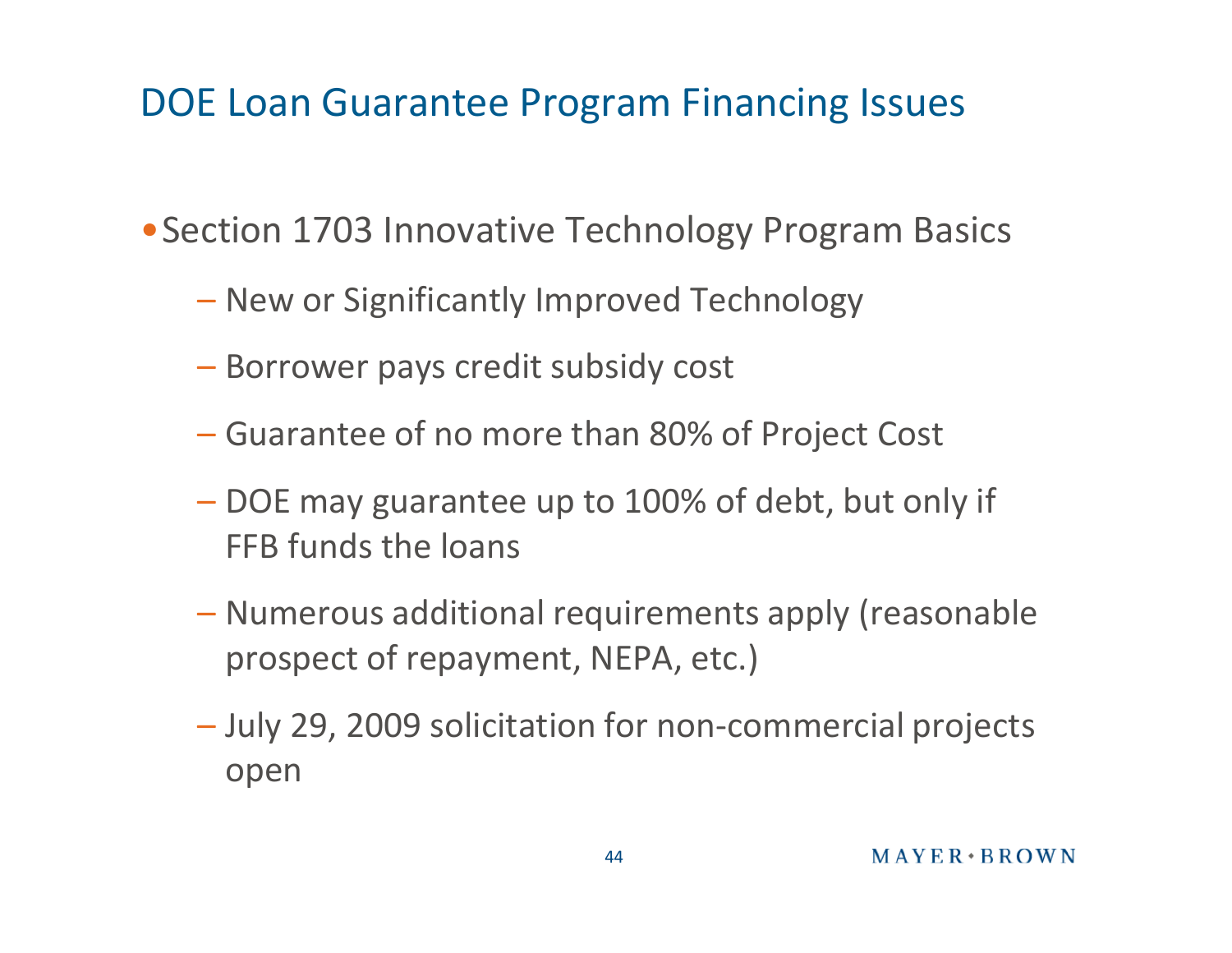#### • Section 1705 Basics

- Three types of projects: renewable generation projects; power transmission; leading edge biofuels
- Must commence construction by Sept 30, 2011
- Davis-Bacon "prevailing wages"
- Buy American
- Create or retain jobs in the U.S.
- Credit subsidy cost is covered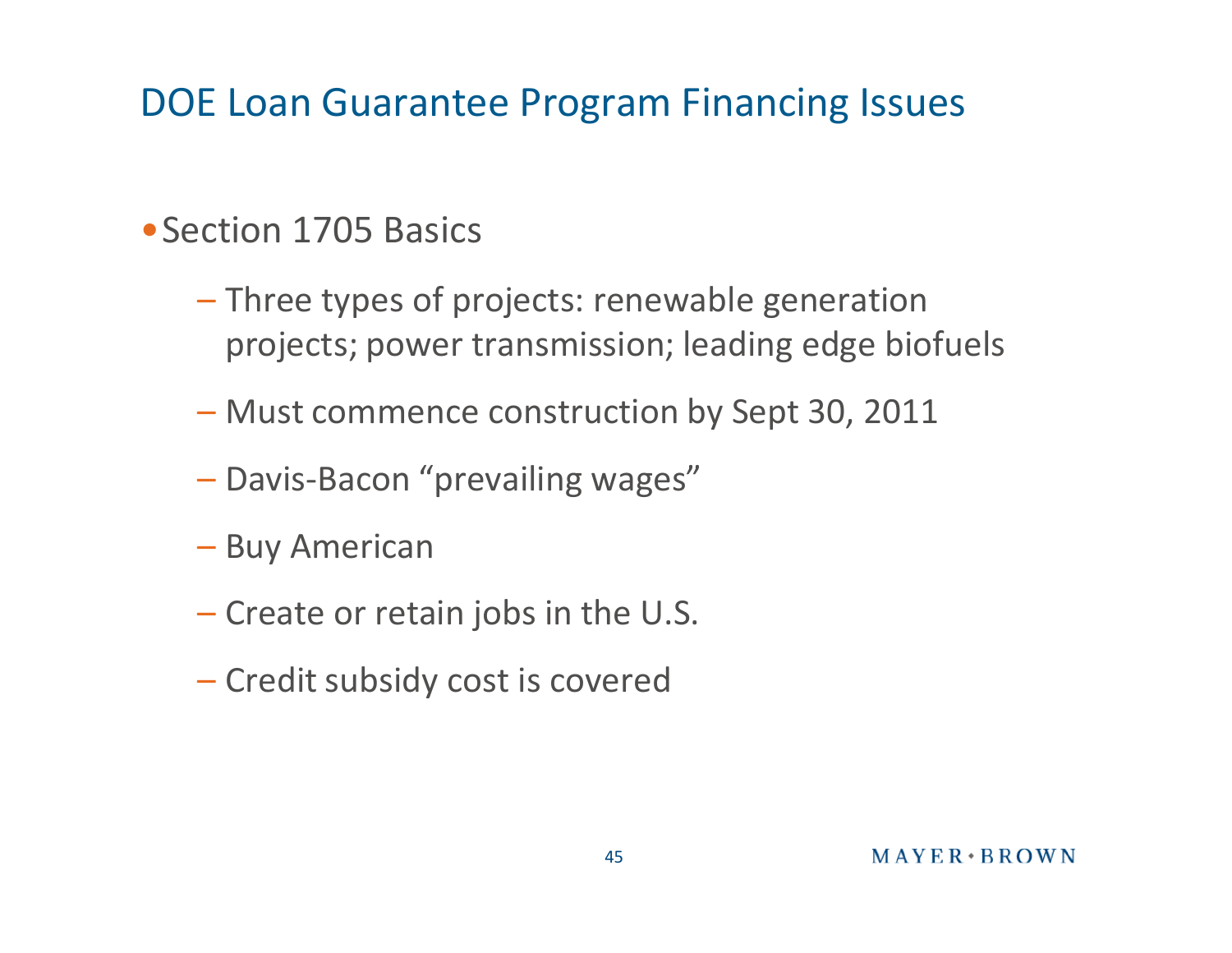#### • Section 1705 Basics (cont'd)

- FFB funding only for non-commercial projects
- Guarantee of no more than 80% of Project Cost
- Numerous additional requirements of Section 1703 and final regulations apply (reasonable prospect of repayment, NEPA, etc.)
- July 29, 2009 solicitation for non-commercial projects and October 7, 2009 FIPP solicitation are open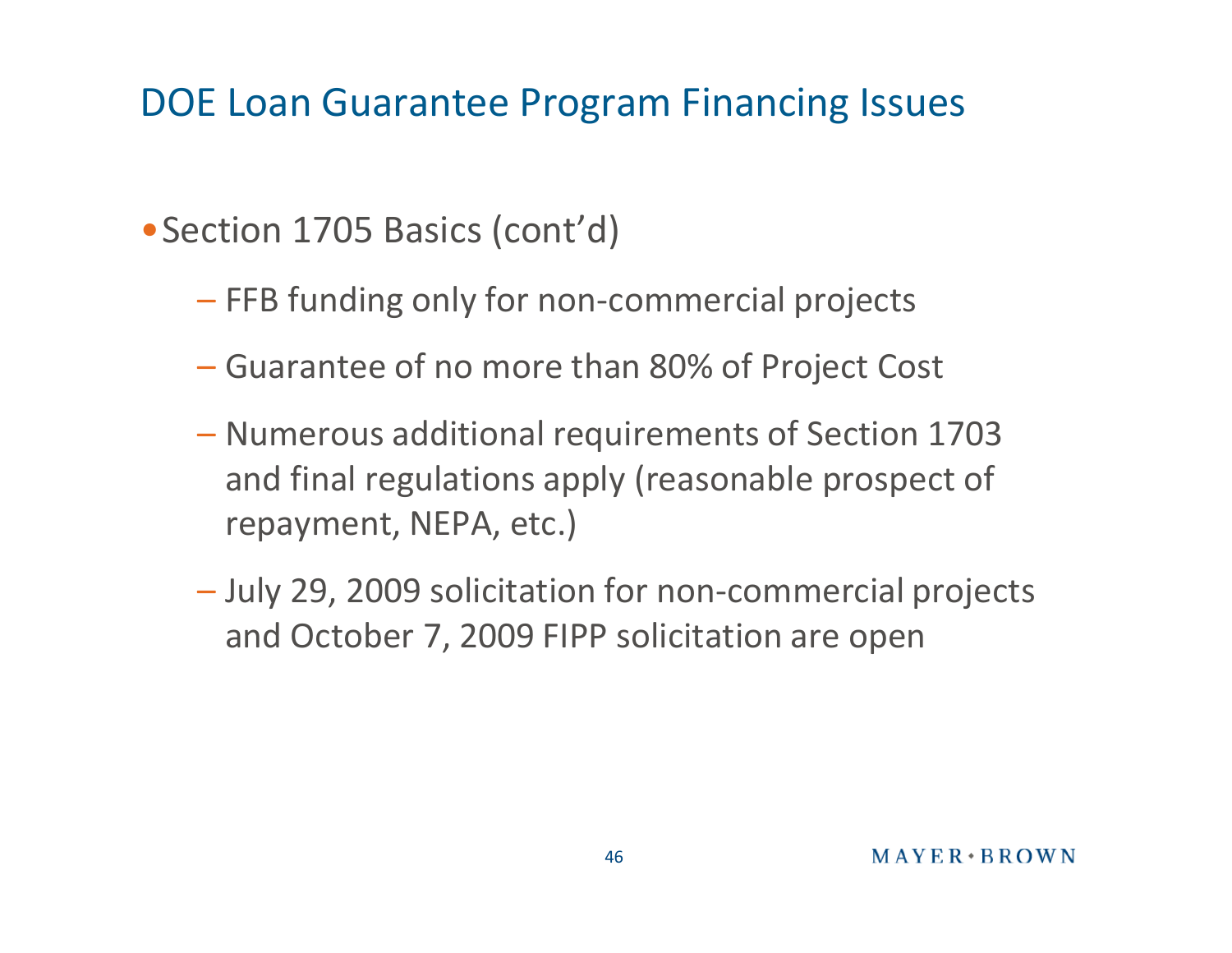#### •FIPP Basics

- October 7, 2009 solicitation created the Financial Institution Partnership Program, only for conventional renewable energy generation projects using commercial technologies
	- •Additional FIPP solicitation expected to be issued for commercial renewable manufacturing projects
- 1705 requirements apply
	- •Commence Construction by Sept 30, 2011; Davis-Bacon; Credit Subsidy Cost covered; etc.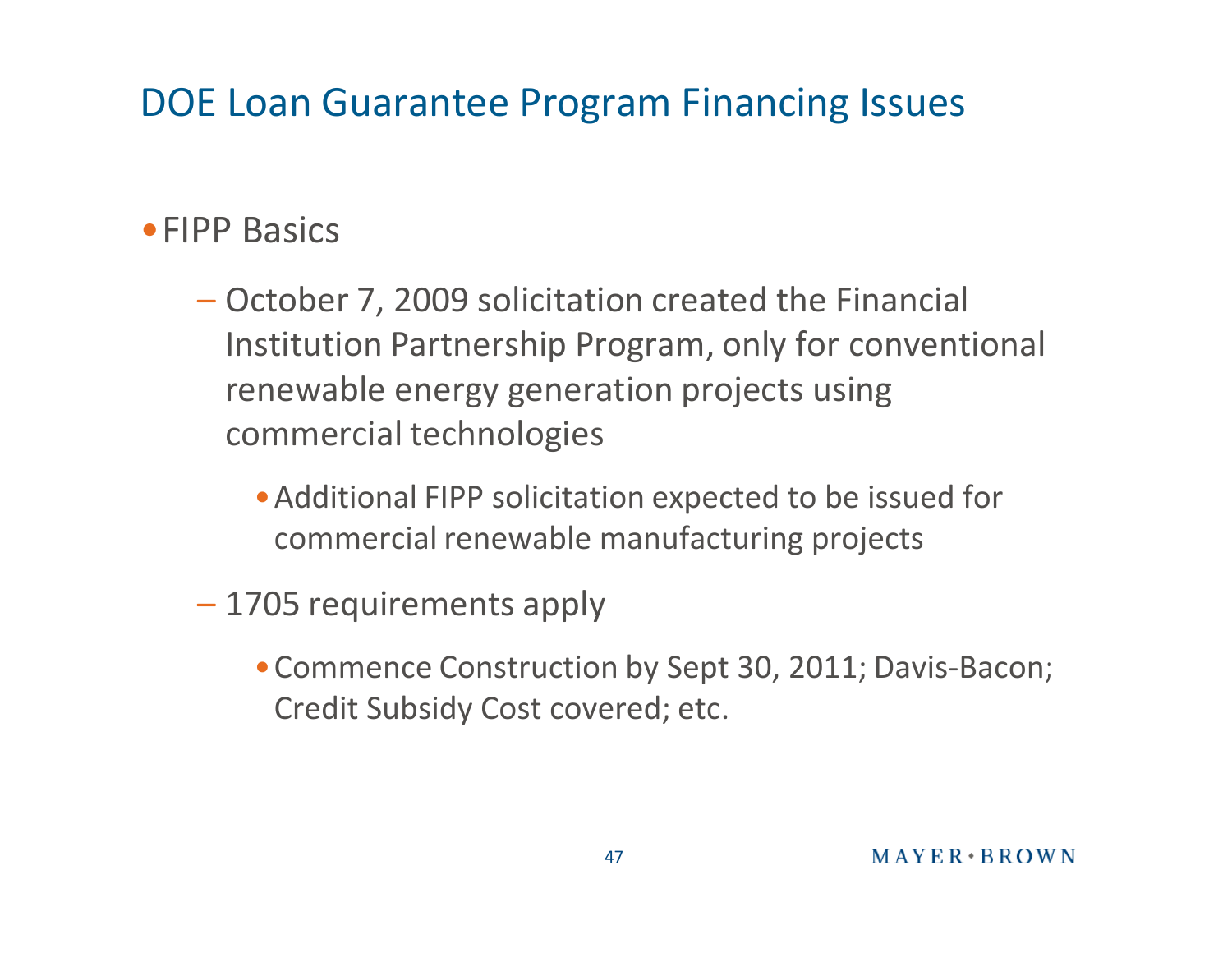#### •FIPP Financing Structuring Issues

- Lender-Applicant applies
- Credit Rating
- "Simple" financing structures
- No more than 80% of project cost may be guaranteed
- No more than 80% of loan may be guaranteed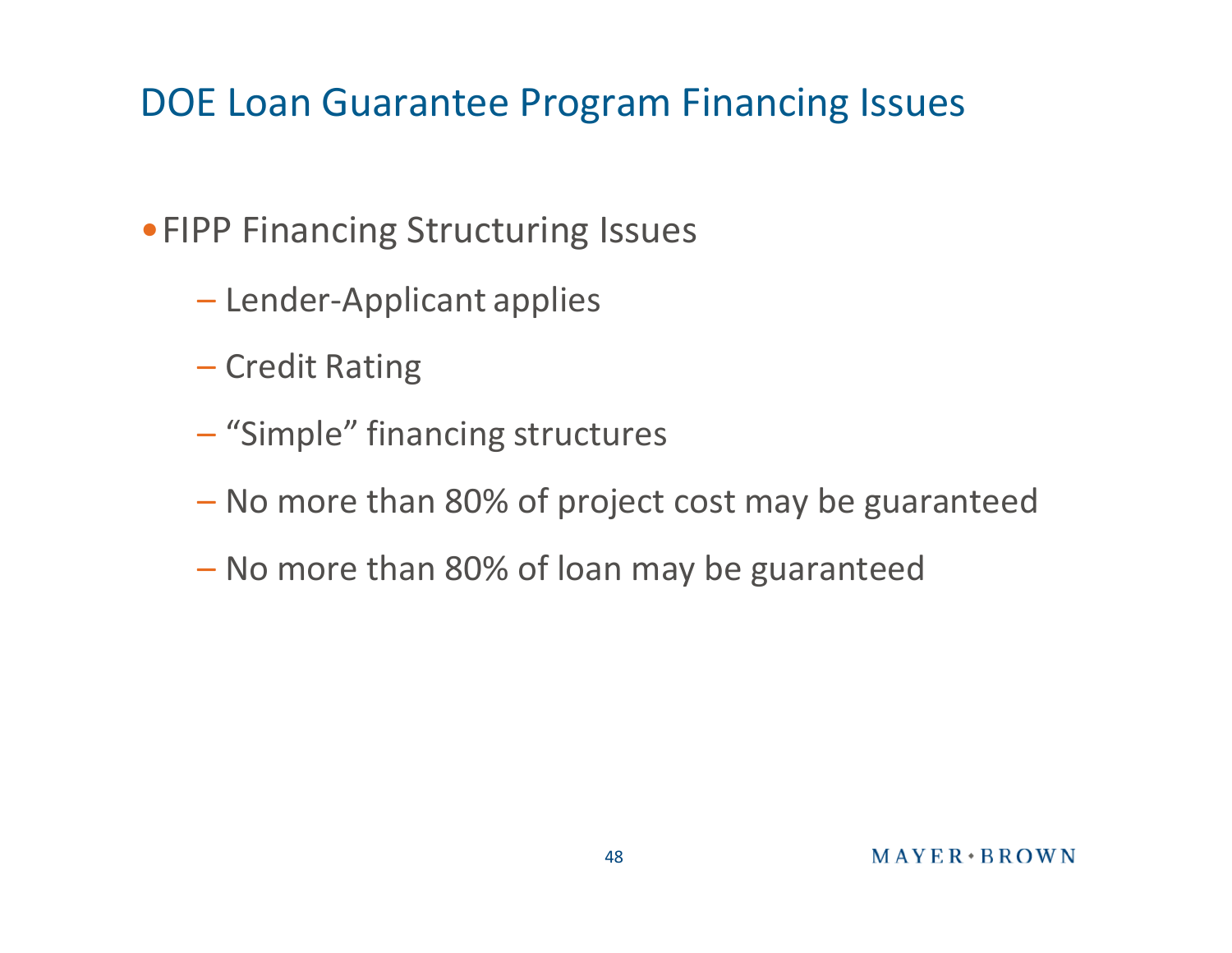• FIPP Financing Structuring Issues (Cont'd)

- Taking prior two limits together means guaranteed loans support a maximum of 64% of project cost
	- •Private market must support 20% of the loan on unguaranteed basis
	- •Maximum guaranteed loan amount of 64% of project cost is the maximum DOE is authorized to guaranty; reality is that DOE is more conservative and guarantee will likely cover less
- Stapling Policy; stripping only in secondary market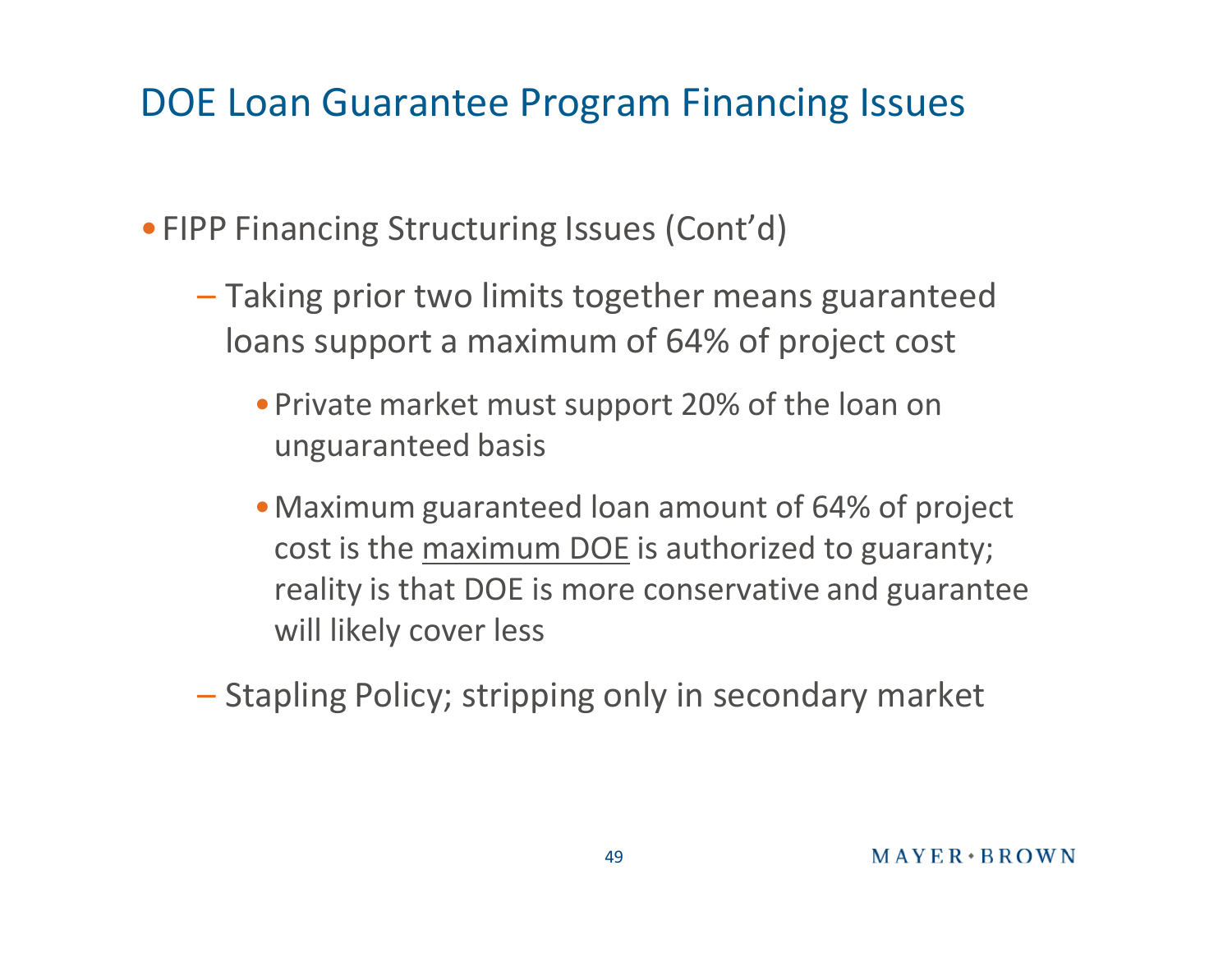•FIPP Financing Structuring Issues (Cont'd)

- Projects with post-construction financing commitments not eligible; projects that have completed construction not eligible
- Can Tax Equity be Utilized?
- Treatment of the Cash Grant
- Collateral Issues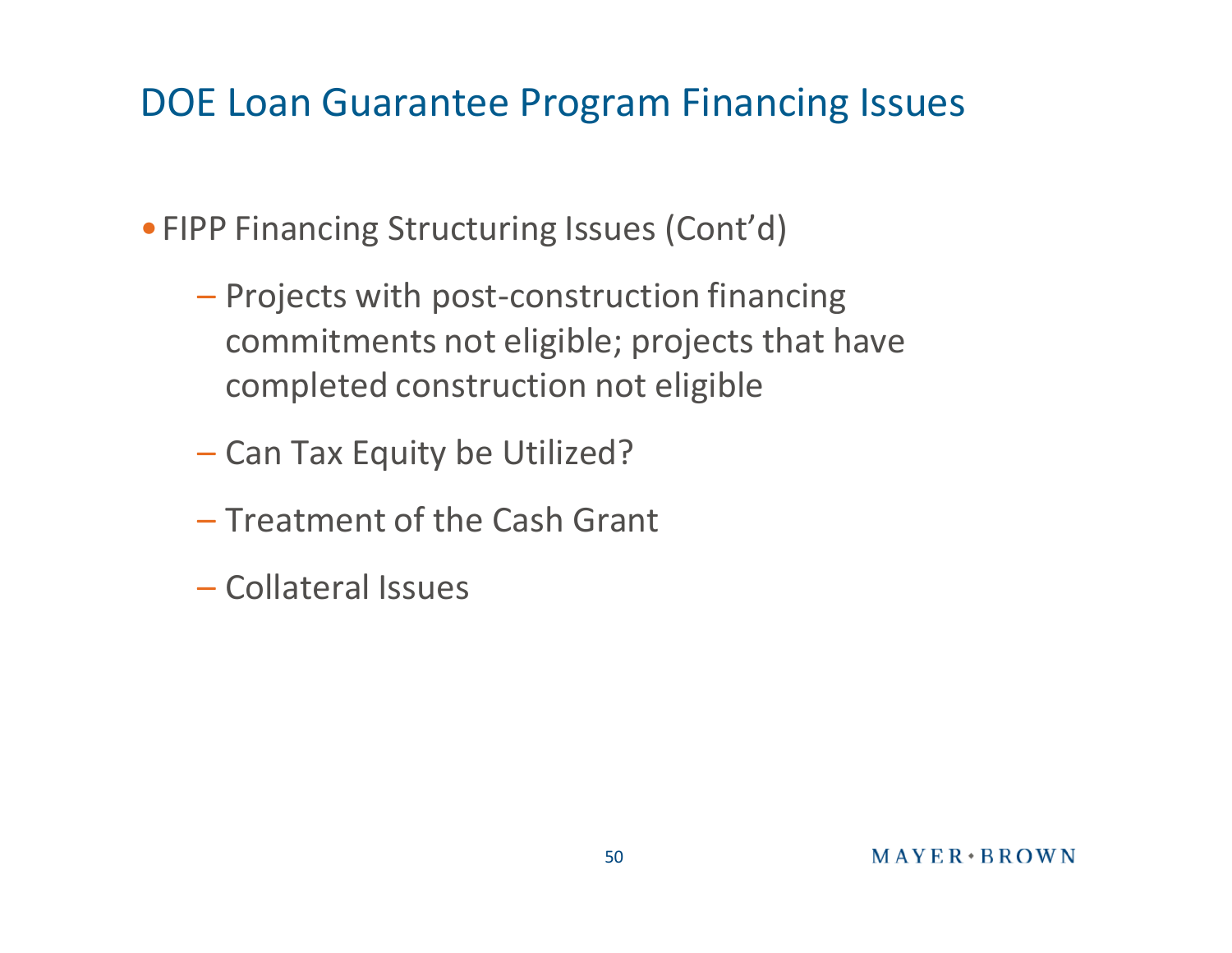#### IRS Circular 230 Disclosure

•To ensure compliance with requirements imposed by the IRS, we inform you that any US federal tax advice contained in this document is not intended or written to be used, and cannot be used, for the purpose of (i) avoiding penalties under the Internal Revenue Code or (ii) promoting, marketing or recommending to another party any transaction or matter that is contained in this document.